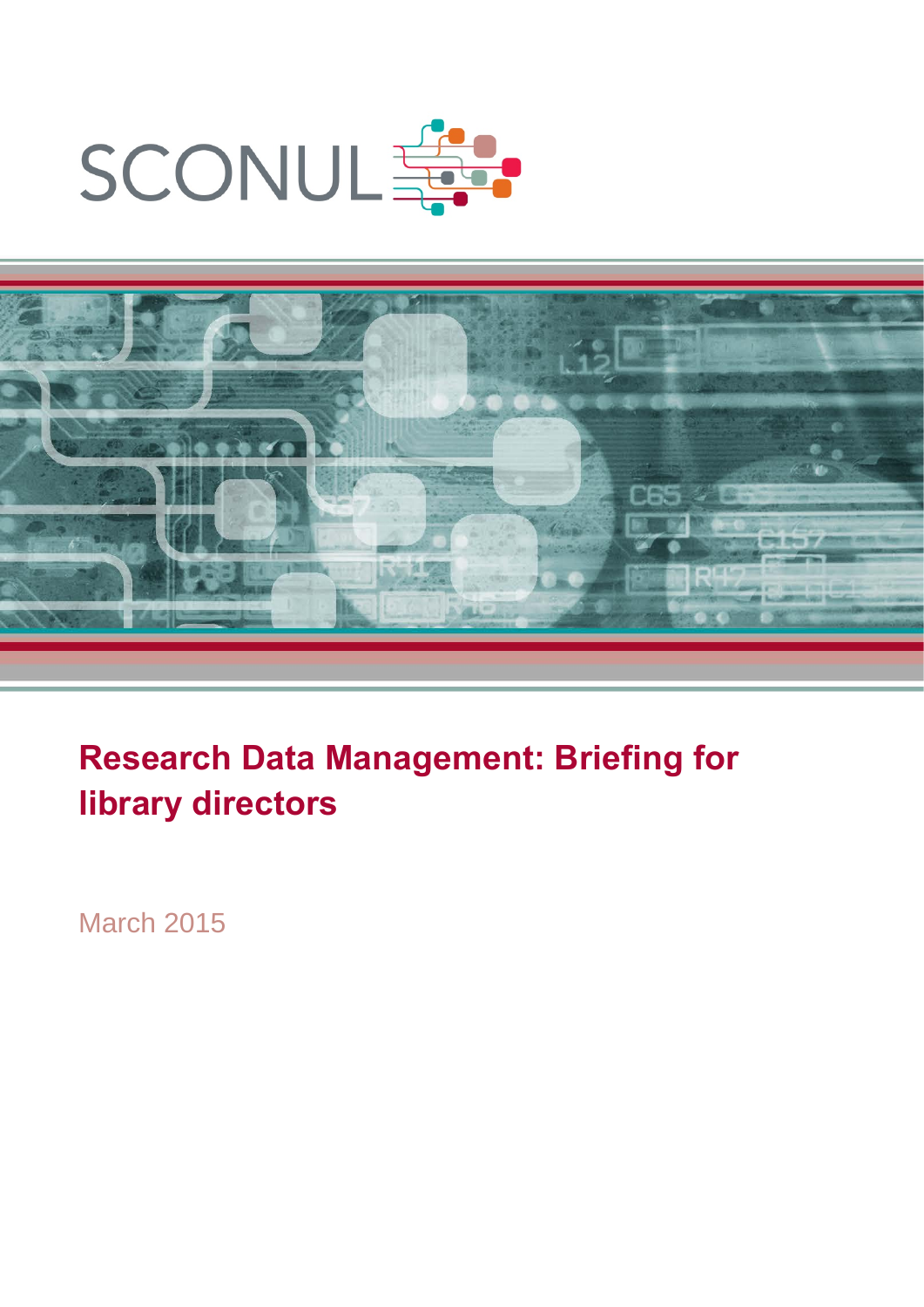## Acknowledgments

This briefing has been prepared by Caroline Taylor, University Librarian, University of Leicester and a member of SCONUL's Academic Content and Communications Strategy Group, where she leads on research data management. Caroline joined the University of Leicester in September 2013. She was previously Head of Libraries and Learning Resources at Nottingham Trent University and prior to this, County Librarian for Oxfordshire. She has extensive experience in local government, both leading and managing public libraries and working in the field of adult and community learning. Since joining Leicester, Caroline has focused, (among other things), on developing the Library's capacity to support the management of research data.

## About SCONUL

The Society of College, National and University Libraries (SCONUL) represents all university libraries in the UK and Ireland, irrespective of mission group. It promotes awareness of the role of academic libraries in supporting research excellence and student achievement and employability, and represents their views and interests to governments and regulators. It helps academic libraries collaborate to deliver services efficiently including through shared services, and to share knowledge and best practice. The Academic Content and Communications Strategy Group leads for SCONUL on issues relating to the cost of content, open access and copyright, in addition to research data management.



This document is licensed under a Creative Commons Attribution-Non-Commercial-Share Alike 2.0 UK: England & Wales License

It is available to download at<http://www.sconul.ac.uk/page/research-data-management>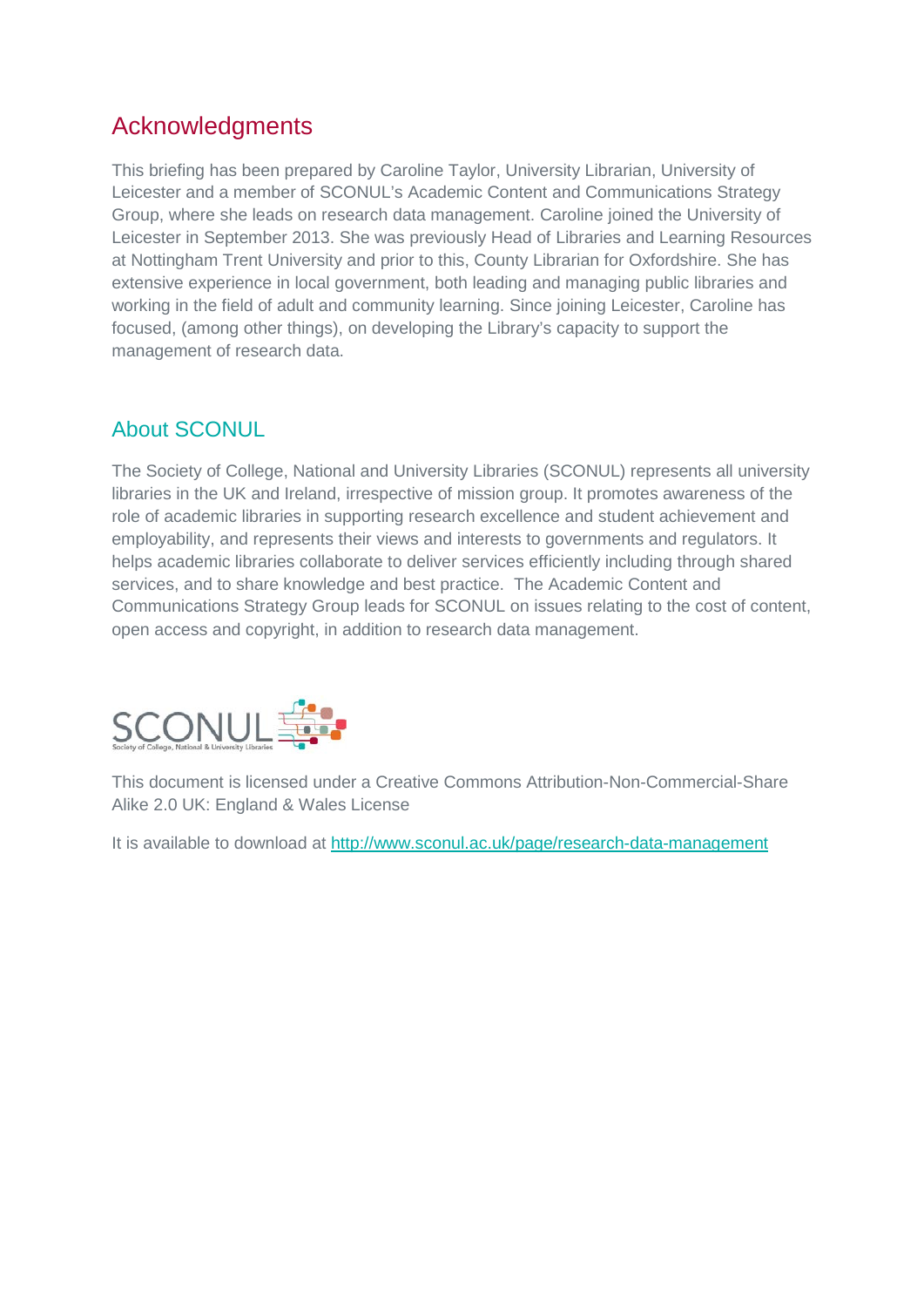# **Contents**

| $\mathbf{1}$ . | About this briefing                                           | 2              |
|----------------|---------------------------------------------------------------|----------------|
| 2.             | <b>Introduction</b>                                           | 3              |
| 3.             | Research data cycle                                           | $\overline{4}$ |
| 4.             | Research data policies for publicly-funded research in the UK | 5              |
| 5.             | What can libraries do?                                        | 6              |
| 6.             | Developing research data management services                  | 9              |
| 7.             | Knowledge, skills and competencies                            | 14             |
| 8.             | <b>Future challenges</b>                                      | 17             |
| 9.             | Conclusion                                                    | 18             |
| App. 1         | Research data policies for publicly-funded research in the UK | 19             |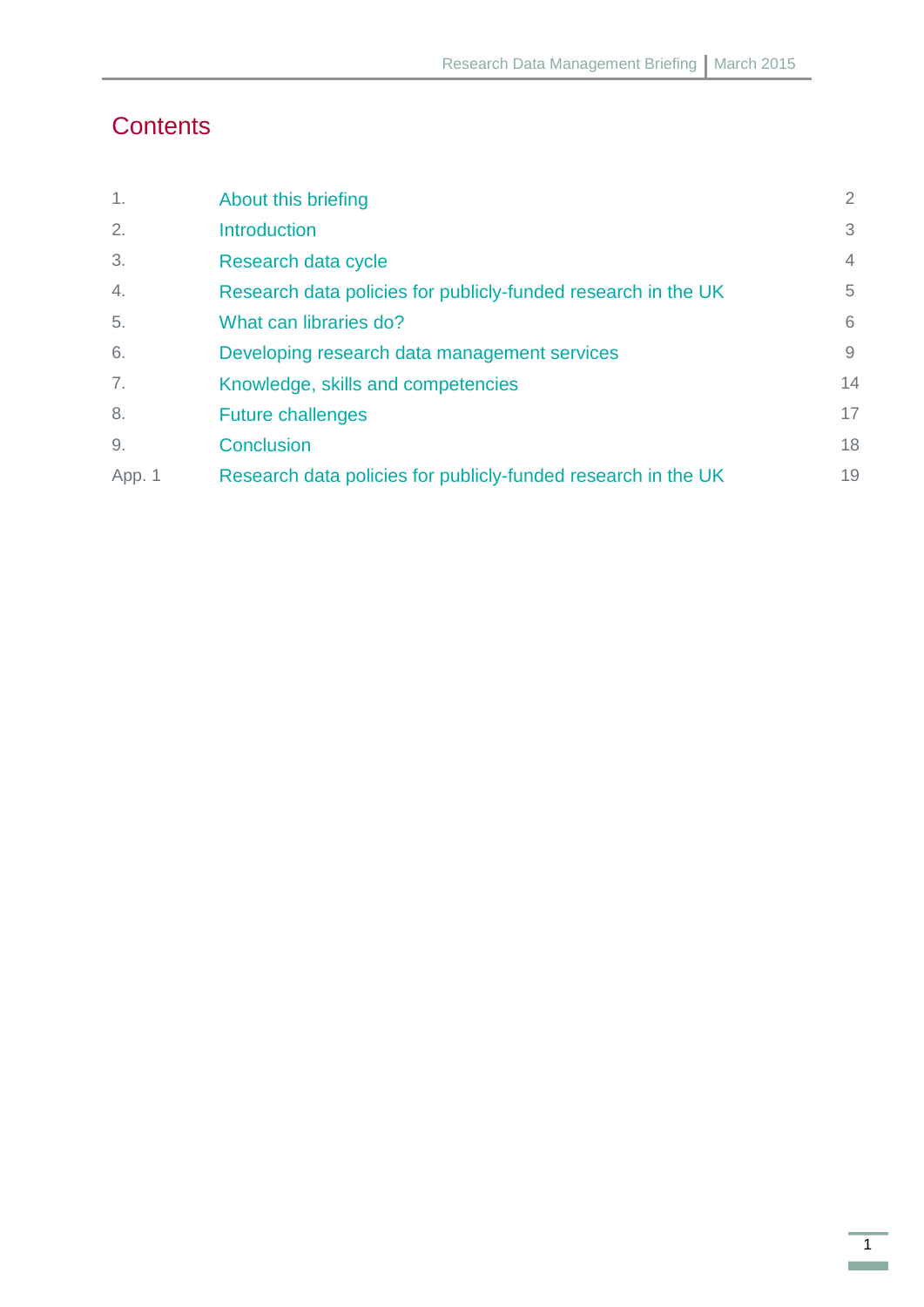## <span id="page-3-0"></span>1. About this briefing

- 1.1 This briefing is designed to:
	- signpost SCONUL members to a non-exhaustive range of research data management (RDM) resources including the Digital Curation Centre (DCC) [http://www.dcc.ac.uk/,](http://www.dcc.ac.uk/) which is a primary resource for how-to guides, case studies, training and policy advice
	- outline the research data cycle
	- summarise the funders' policy context for publicly-funded research in the UK
	- outline the contribution that libraries can make to RDM services
	- suggest how RDM services might be developed
	- identify the knowledge and skills required for RDM roles.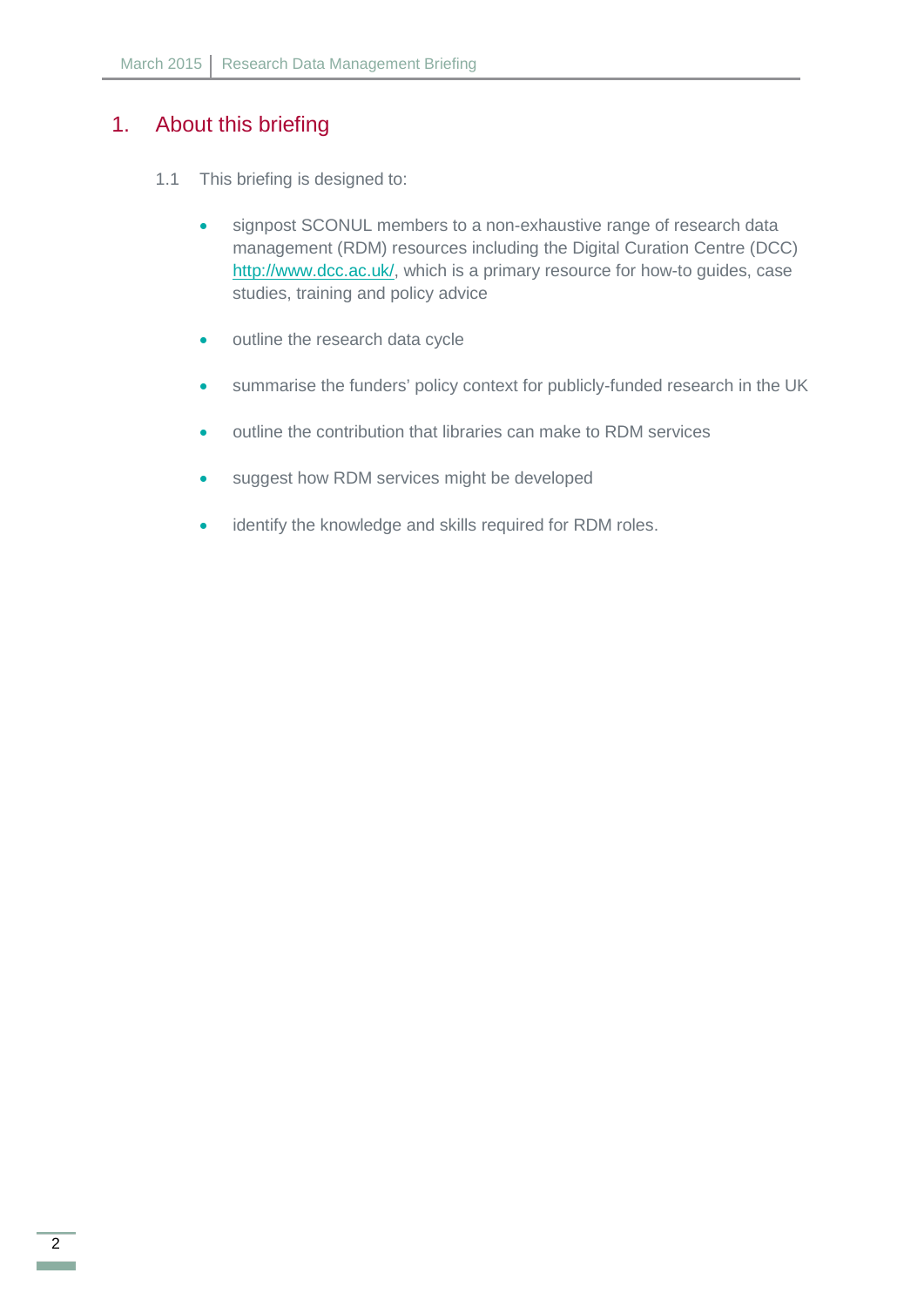## <span id="page-4-0"></span>2. Introduction

**.** 

#### 2.1 "*What would you do if you lost your research data tomorrow?*

*Research Data Management isn't principally about complying with policy - at heart it means helping you to complete your research, share the results, and allow you to get credit for what you have done.*"

Professor Kevin Schurer, Pro-Vice Chancellor (Research and Enterprise), University of Leicester<http://www2.le.ac.uk/services/research-data>

- 2.2 "*For the researcher the perception of data as an instrument of research and new knowledge can be transformational. Well-managed data lead to higher-quality research, increased visibility and the consequent benefits of enhanced citation*  rates.<sup>"[1](#page-4-1)</sup>
- 2.3 The seminal Royal Society Report *[Science as an Open Enterprise](http://royalsociety.org/policy/projects/science-public-enterprise/report/)* advocated open, shared and re-usable data and for the huge potential this has for science and its application in public policy and in business. Research funder requirements and in particular the requirements of the Engineering and Physical Sciences Research Council (EPSRC) are driving the development of research data management services in UK universities, and researchers themselves increasingly need to store, share, retrieve and access data across institutional and indeed international boundaries.
- 2.4 Research data is a valuable asset and its good management brings benefit to the researcher, to the institution and to the wider community. Good practice in research data management is increasingly recognised as fundamental to excellence in research and to research integrity. Bad practice in research data management can be expensive and sometimes catastrophic. Examples gathered by the *Sound Data Management Training* project at Queen Marys, London, demonstrate this: [https://code.soundsoftware.ac.uk/projects/sodamat/wiki/Evidence\\_Promoting\\_Go](https://code.soundsoftware.ac.uk/projects/sodamat/wiki/Evidence_Promoting_Good_Data_Management) [od\\_Data\\_Management](https://code.soundsoftware.ac.uk/projects/sodamat/wiki/Evidence_Promoting_Good_Data_Management)
- 2.5 SCONUL strongly supports the principle of managing, sharing and re-using research data. Considerable investment has been made over the past decade in building and developing a robust repository infrastructure, both in the UK and internationally, to support the dissemination of academic research.

<span id="page-4-1"></span><sup>1</sup> Jones, S., Pryor, G. & Whyte, A. (2013). *How to Develop Research Data Management Services - a guide for HEIs*. DCC How-to Guides. Edinburgh: Digital Curation Centre. <http://www.dcc.ac.uk/resources/how-guides>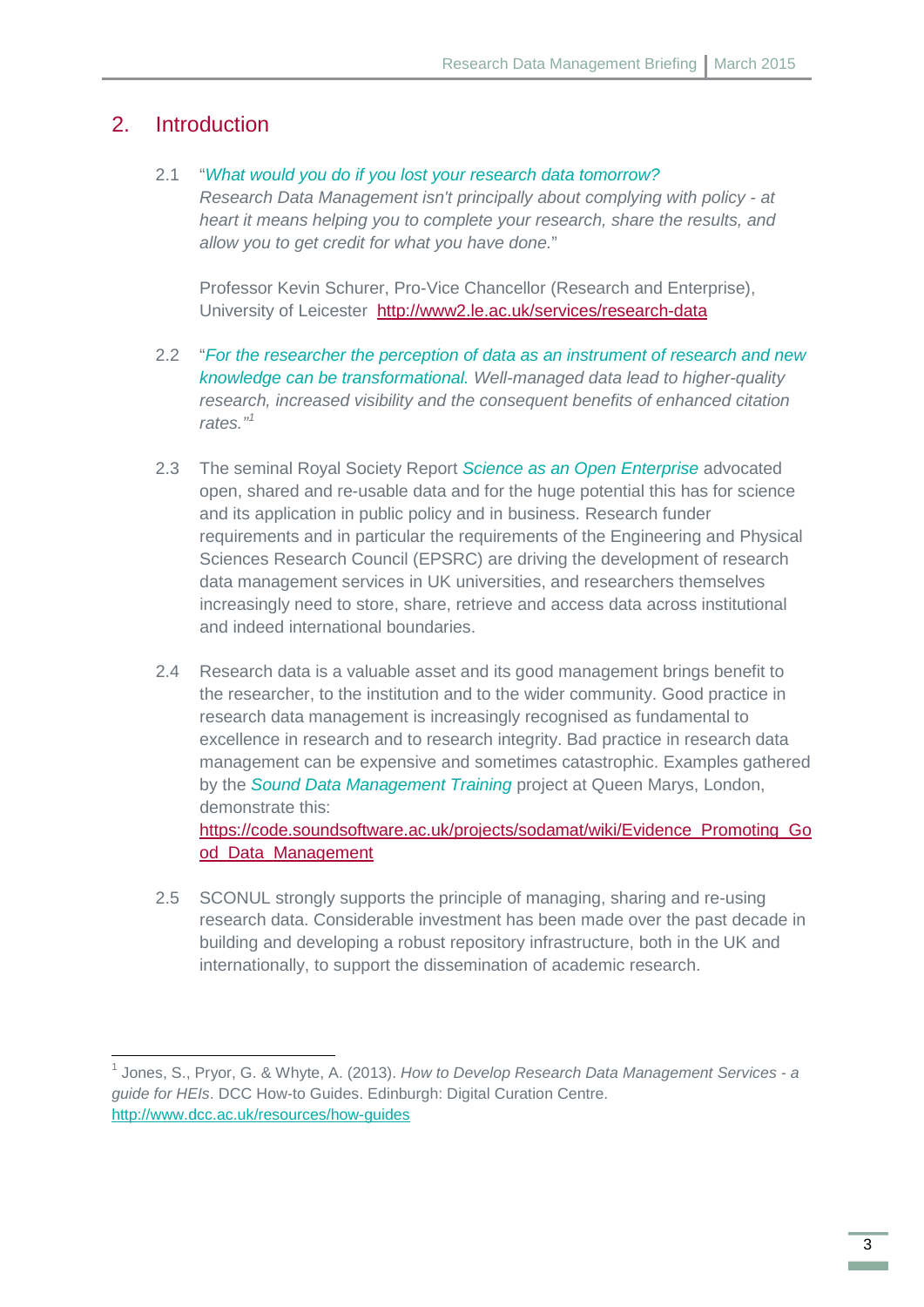## <span id="page-5-0"></span>3. Research data cycle

- 3.1 "*Research data management concerns the organisation of data, from its entry to the research cycle through to the dissemination and archiving of valuable results. It aims to ensure reliable verification of results, and permits new and innovative research built on existing information*."[2](#page-5-1)
- 3.2 In simple terms, research data management concerns how you:

Create data and plan for its use Organise, structure and name data Keep it, make it secure, provide access, store and back it up Find information resources Share with collaborators and more broadly, publish and get cited.



#### Fig 1: Constituent aspects of RDM<sup>[3](#page-5-2)</sup>

3.3 Research data can be generated in all disciplines and it may take many forms, for example, interview notes; survey data; lab notebooks and text corpora. Support for the effective management of this data at any point in the cycle may be required and disciplinary differences may drive varying levels of demand, for example in the *keep* (secure storage) element of the cycle.

**.** 

<span id="page-5-1"></span><sup>2</sup> Whyte, A., Tedds, J. (2011). *Making the Case for Research Data Management*. DCC Briefing Papers. Edinburgh: Digital Curation Centre, [http://www.dcc.ac.uk/resources/briefing-papers/making](http://www.dcc.ac.uk/resources/briefing-papers/making-case-rdm)[case-rdm](http://www.dcc.ac.uk/resources/briefing-papers/making-case-rdm)

<span id="page-5-2"></span><sup>3</sup> *What would you do if you lost your research data tomorrow?* University of Leicester, [http://www2.le.ac.uk/services/research-data/documents/UoLeic\\_RDMLeaflet\\_201210.pdf](http://www2.le.ac.uk/services/research-data/documents/UoLeic_RDMLeaflet_201210.pdf)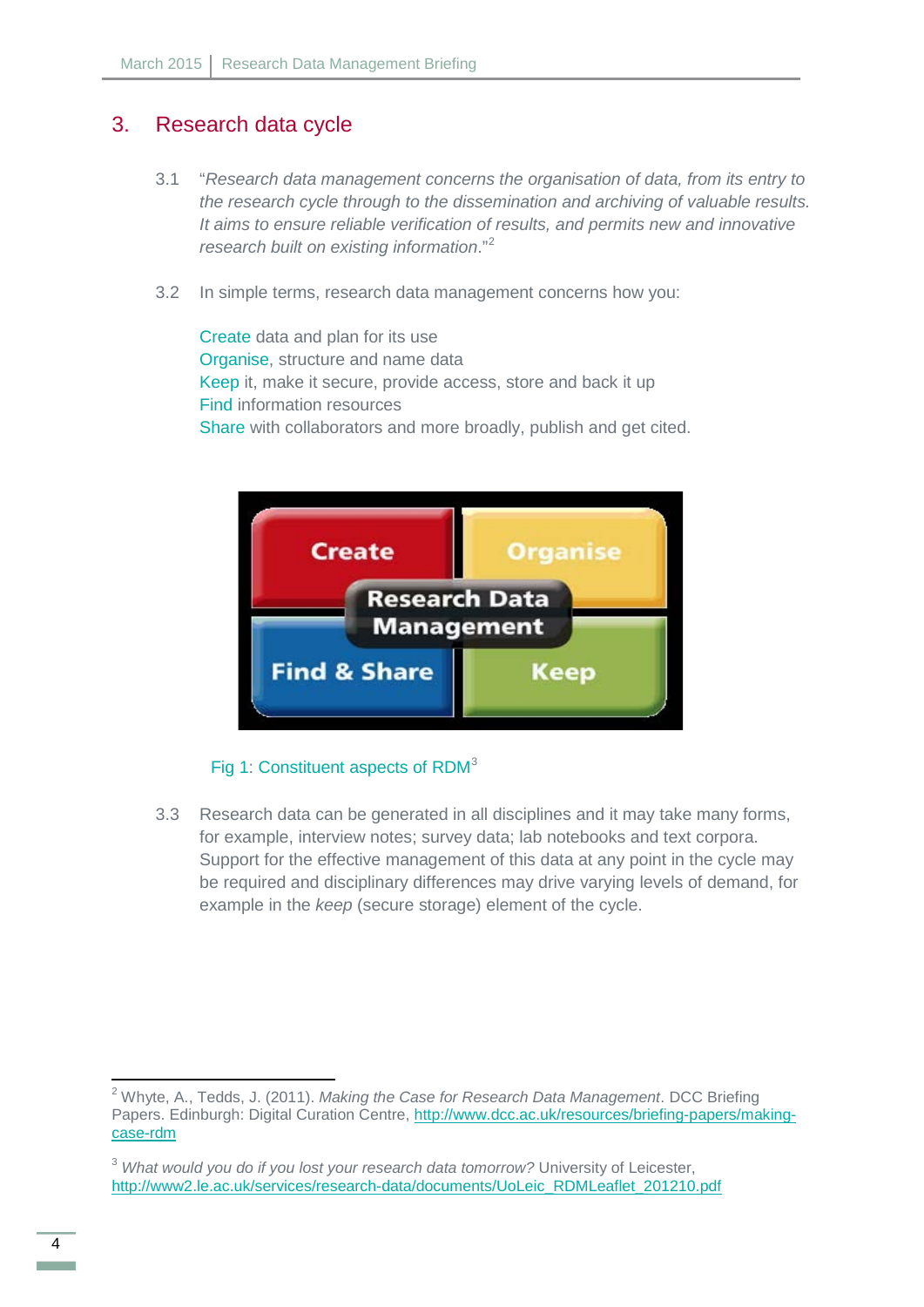#### <span id="page-6-0"></span>4. Research data policies for publicly-funded research in the UK

#### 4.1 Funder requirements

Funders' requirements for the management of research data vary, may conflict with one another and can be ambiguous. The DCC is a key resource for RDM and the summary of funder policies in Appendix 1 is taken from the DCC website:<http://www.dcc.ac.uk/resources/policy-and-legal/funders-data-policies> Funders update their policies (or aspects thereof) on a regular basis and care should therefore be taken to check currency with specific funders as necessary.

#### 4.2 Data plans

The main funders require data management and/or data sharing plans or statements to be in place even if there is no requirement to submit these with a grant application (e.g. the EPSRC). The exception is the Arts & Humanities Research Council (AHRC) which requires a technical plan if digital outputs and digital technologies are essential elements of the research output.

#### 4.3 Long term data curation

The Biotechnology and Biological Sciences Research Council (BBSRC), the EPSRC and the Wellcome Trust expect secure preservation of research data and appropriate curation for ten years after the completion of a project and in the case of the EPSRC for ten years after the last access date. The Medical Research Council (MRC) requires primary data to be retained in its original form in the generating institution. The AHRC expects grant holders to keep data accessible for three years after the completion of a project. Other funders set out expectations for long term data retention without specific time limits but emphasise that data should be available, accessible and properly curated post project completion.

#### 4.4 Data repositories

The Natural Environment Research Council (NERC) data centres can support long term data curation but other funders expect institutional or subject repositories to be used for the preservation and curation of research data. The UK Data Archive houses the UK's largest collection of digital research data for Social Sciences and Humanities and is a designated Place of Deposit for the National Archive.<http://www.data-archive.ac.uk/home>

#### 4.5 Data management costs

The AHRC, the BBSRC, the Economic and Social Research Council (ESRC) and the Wellcome Trust indicate that costs for research data management may be included in grant applications, while the other main funders indicate in a more general sense that public funds may be used (e.g. from project underspends: Cancer Research UK) or that resources required to meet data plan commitments must be identified in applications (NERC).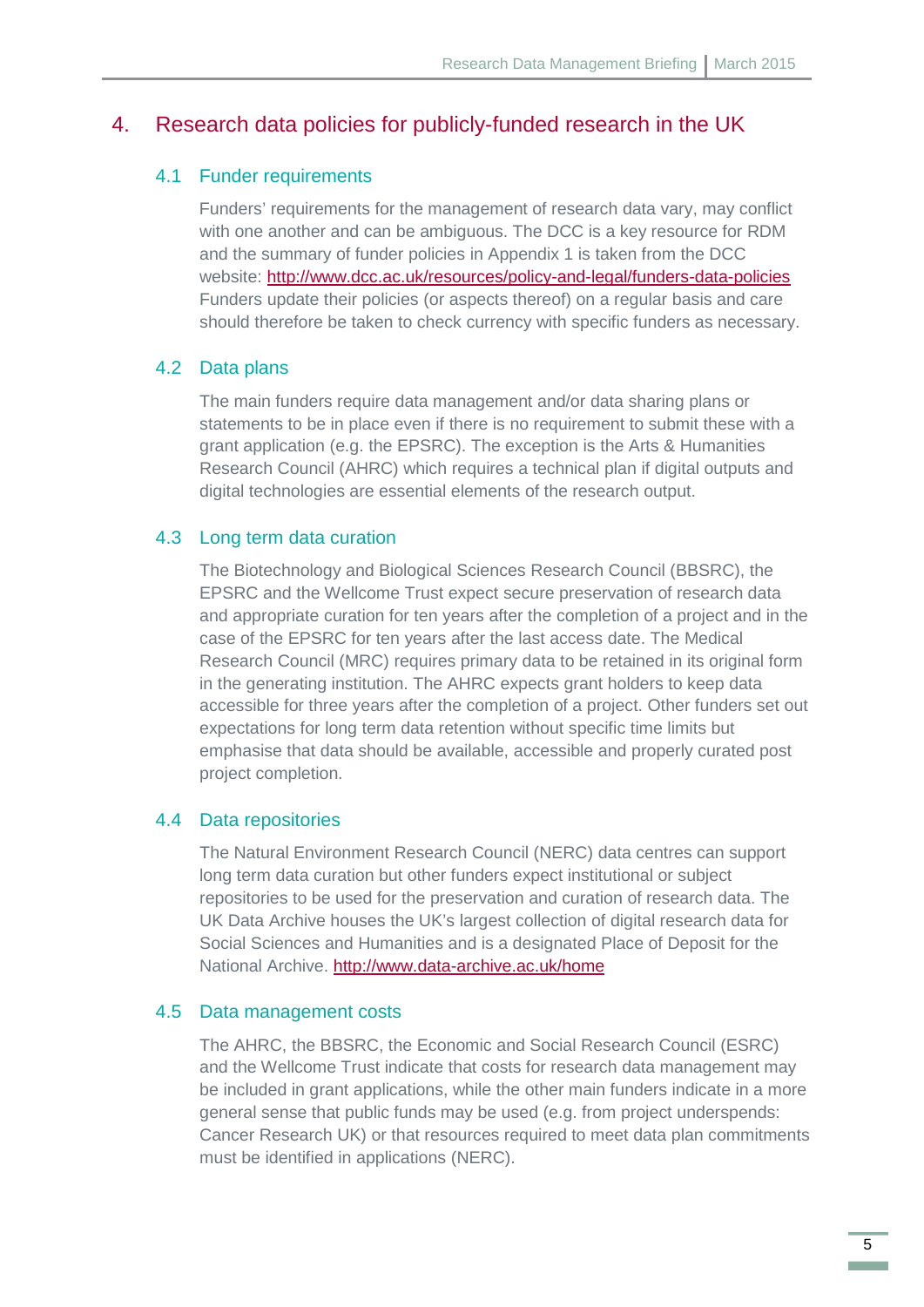## <span id="page-7-0"></span>5. What can libraries do?

#### 5.1 Be part of the conversation

- 5.1.1 A robust approach to the management of research data in any HE institution will engage diverse stakeholders in developing policy, strategy and practice:
	- the university
	- academic departments/faculty/colleges
	- **researchers**
	- the research office
	- university library
	- IT department
	- information assurance
	- modern records.
- 5.1.2 In her article, *Starting the conversation: University-wide research data management policy*, Ricky Erway suggests that no one stakeholder will own all the solutions for effective management of research data but any one of these stakeholders may take an "*entrepreneurial role in furthering the mission of the larger enterprise… by initiating the university-wide conversation, the proactive stakeholder can make sure to be at the table and contribute their expertise to the discussion." [4](#page-7-1)*
- 5.1.3 She suggests key questions for consideration at an institution-wide level including:
	- What requirements are posed by others?
	- What data should be retained?
	- How should the costs of data management be borne?
	- How are data accessed?
	- How open should data be?
- 5.1.4 To which may be added:
	- What kind of data is your institution generating?
	- How do different disciplines understand research data?
	- How well developed is this understanding?
	- What options are there for long term curation and storage of data?
	- What are the requirements for local short-term and local long-term curation and storage of data?
	- How can these requirements be met?

 $\overline{\phantom{a}}$ 

<span id="page-7-1"></span><sup>4</sup> Erway, R (2013) *Starting the conversation: University-wide research data management policy* OCLC Online Computer Library Center, Inc. [http://www.educause.edu/ero/article/starting-conversation](http://www.educause.edu/ero/article/starting-conversation-university-wide-research-data-management-policy)[university-wide-research-data-management-policy](http://www.educause.edu/ero/article/starting-conversation-university-wide-research-data-management-policy)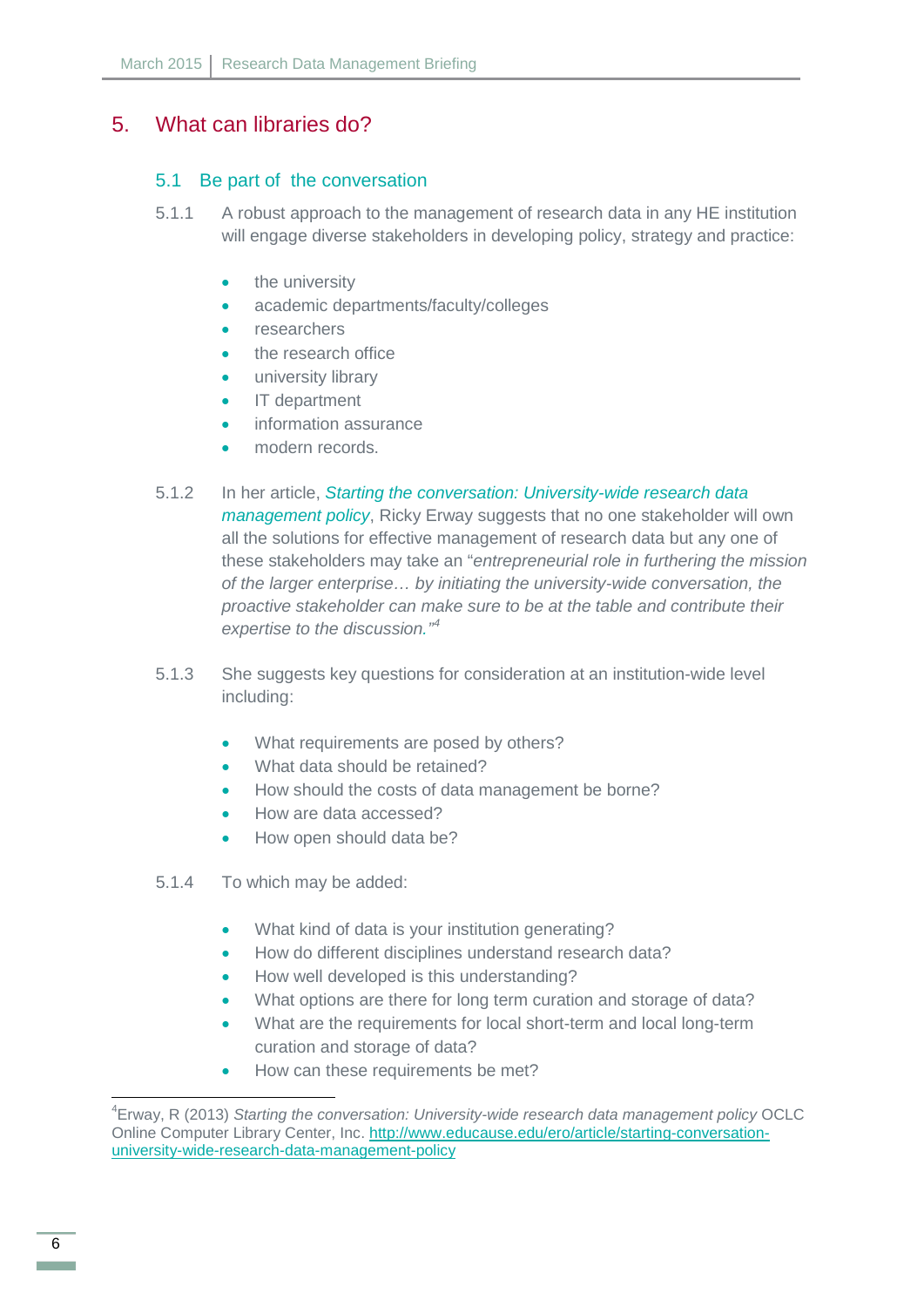- What would constitute a research data management service?
- 5.1.5 The expertise that the library can bring to the conversation will encompass a range of significant issues:
	- researcher training and development
	- creation of metadata and an understanding of metadata standards
	- managing open access repositories
	- open access publishing
	- curation and preservation of digital records and objects
	- archival and records management
	- retention, scheduling and disposal of information resources
	- copyright and licencing
	- some understanding of discipline-specific research practice.

#### 5.2 Develop a policy

- 5.2.1 The academic library may take a lead in developing research data management policies and position these in ways that reflect institutional priorities. Examples of different policy styles abound.
- 5.2.2 The University of Exeter policy places the management of research data firmly in the open access landscape:

*"The University recognises that Open Access to both research data and research publications allows greater visibility of research and can stimulate new research opportunities and collaborations."*

*[https://ore.exeter.ac.uk/repository/bitstream/handle/10036/4280/OA\\_RDM\\_Po](https://ore.exeter.ac.uk/repository/bitstream/handle/10036/4280/OA_RDM_Policy_Final.pdf?sequence=4) [licy\\_Final.pdf?sequence=4](https://ore.exeter.ac.uk/repository/bitstream/handle/10036/4280/OA_RDM_Policy_Final.pdf?sequence=4)*

- 5.2.3 The University of Hertfordshire places the management of research data as an underpinning element for the University's strategic development, its essential functions and its academic integrity. Research data is seen as a key and valuable corporate asset that must be managed correctly. <http://sitem.herts.ac.uk/secreg/upr/IM12.htm>
- 5.2.4 The University of Manchester places the management of research data within the overarching *University Code of Good Research Conduct* and places it in the realm of public good:

*"…a systematic approach to research data management and preservation is fundamental to good research practice. It is also clear that research data acquired using public funding should be treated as a public good and made openly available…"*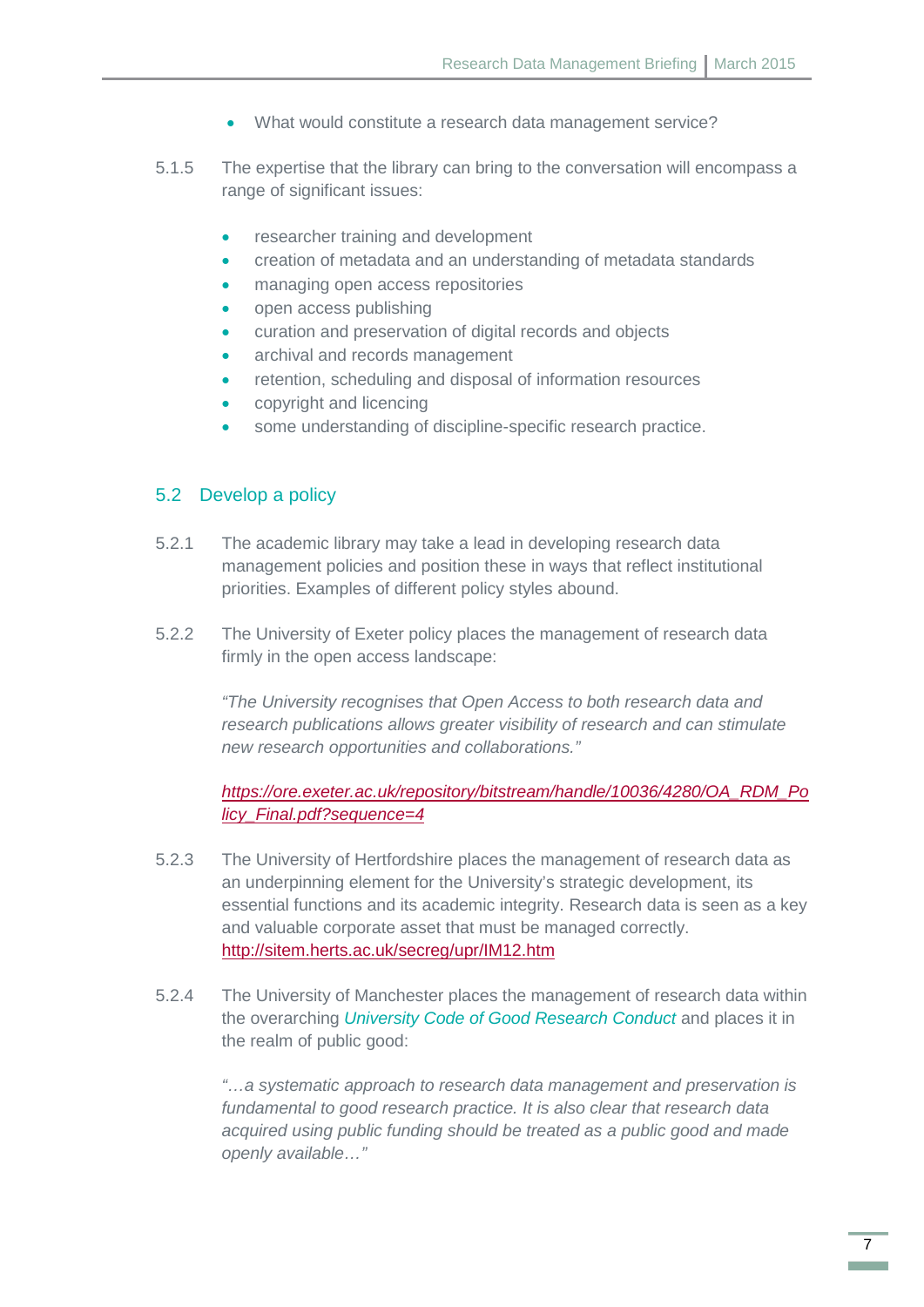<http://www.library.manchester.ac.uk/ourservices/research-services/rdm/policy/>

5.2.5 Kings College, London, places the management of research data within a compliance framework:

> *"…research data…is managed and curated to the highest standards throughout its lifecycle, and with due regard to relevant legislation on access and privacy…The policy… reflects and adheres to the principles, practices and recommendations set out in legislation and current policies of relevant agencies…"*

*[http://www.kcl.ac.uk/college/policyzone/assets/files/research/Research\\_Data\\_](http://www.kcl.ac.uk/college/policyzone/assets/files/research/Research_Data_Management_Policy_v12_June_2013.pdf) [Management\\_Policy\\_v12\\_June\\_2013.pdf](http://www.kcl.ac.uk/college/policyzone/assets/files/research/Research_Data_Management_Policy_v12_June_2013.pdf)*

5.2.6 The University of Northampton links effective research data management to good research and places its long term management in the context of modern records management. [http://www.northampton.ac.uk/research/open-research-at-the-university-of](http://www.northampton.ac.uk/research/open-research-at-the-university-of-northampton)[northampton](http://www.northampton.ac.uk/research/open-research-at-the-university-of-northampton)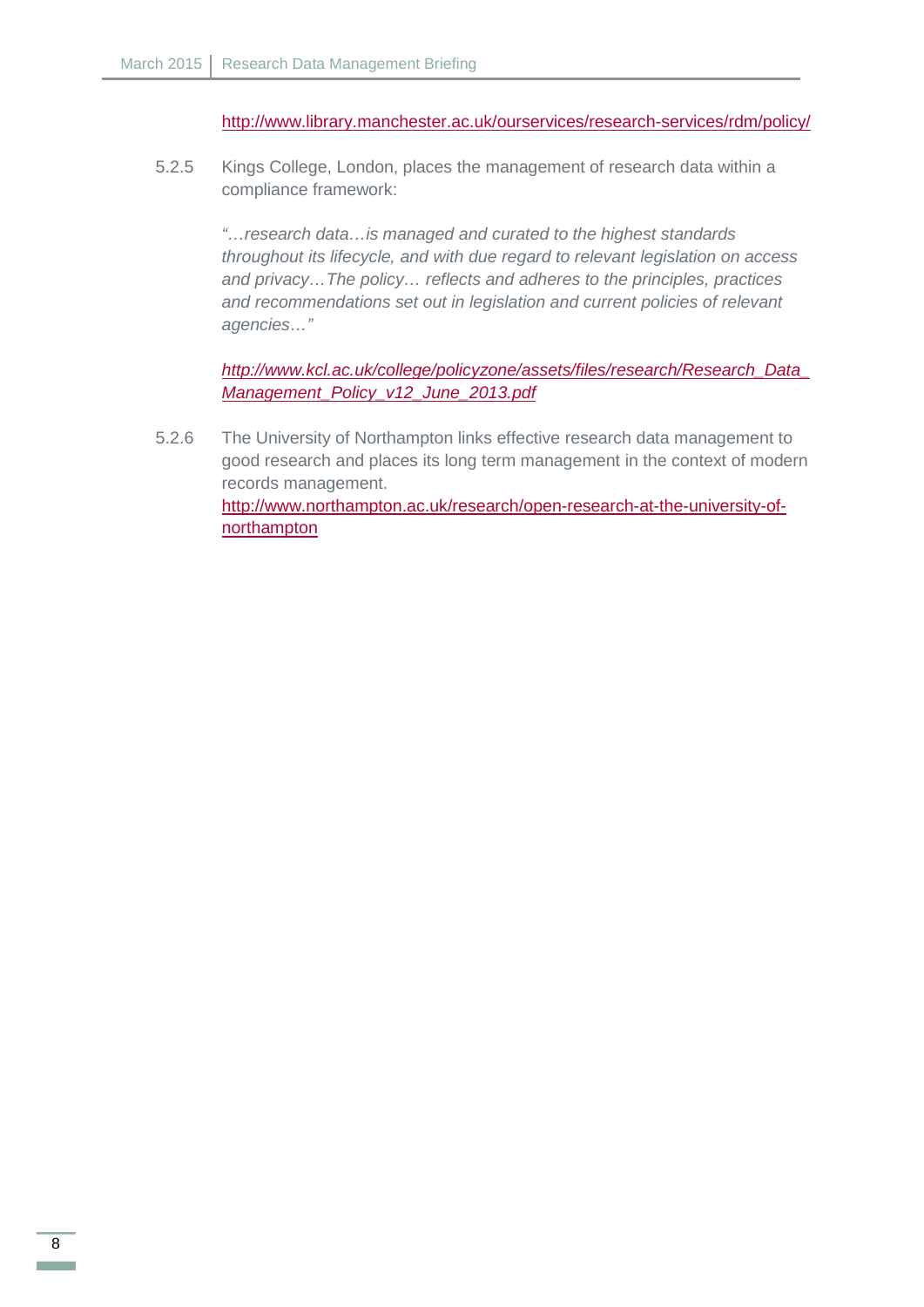## <span id="page-10-0"></span>6. Developing research data management services

#### 6.1 Implementing a policy

- 6.1.1 The DCC is a key source of advice and guidance, for example: [http://www.dcc.ac.uk/resources/how-guides.](http://www.dcc.ac.uk/resources/how-guides)
- 6.1.2 The DCC also offers biannual Research Data Management Forum workshop events, taking thematic approaches and bringing together a range of practitioners: <http://www.dcc.ac.uk/events/research-data-management-forum-rdmf>
- 6.1.3 The websites of HEIs with developing and/or established services are also an excellent source of information.
- 6.1.4 Having or cultivating a champion at the senior table is critical for the successful development and implementation of policy. Without a champion, progress is likely to be slow. Similarly, a cross-service working group (library, IT, research office) tasked with implementation is likely to be more effective than a single service approach.

#### 6.2 Describe a service

6.2.1. Mapping research data management to the research lifecycle can assist in defining the parameters of an RDM service. An example focused on potential library services is given below:

| <b>Research</b><br>lifecycle                                    | <b>What service?</b>                                                                                                                                                                                         | <b>How provided?</b>                                                                                                                                                                                                                                         |
|-----------------------------------------------------------------|--------------------------------------------------------------------------------------------------------------------------------------------------------------------------------------------------------------|--------------------------------------------------------------------------------------------------------------------------------------------------------------------------------------------------------------------------------------------------------------|
| <b>Develop initial</b><br>ideas                                 | Advice and guidance:<br>literature review;<br>$\bullet$<br>signpost to data<br>sources, including data<br>for re-use<br>identifying related<br>$\bullet$<br>researchers.                                     | • consultancy<br>$\bullet$ 1-2-1 support<br>online guides/support<br>training.<br>$\bullet$<br>For example:<br>Dryad is an open repository for journal<br>articles and supporting datasets in the<br>field of evolutionary biology:<br>http://datadryad.org/ |
| Develop a plan<br>to deliver an<br>externally<br>funded project | Advice and guidance:<br>data management plans<br>$\bullet$<br>long-term resource<br>$\bullet$<br>requirement<br>ethical/legal compliance<br>۰<br>skills for researcher and<br>$\bullet$<br>researcher teams. | • consultancy<br>• 1-2-1 support<br>• online guides/support<br>training.<br>$\bullet$<br>For example:<br>Resources at Bristol:<br>http://data.bris.ac.uk/research/                                                                                           |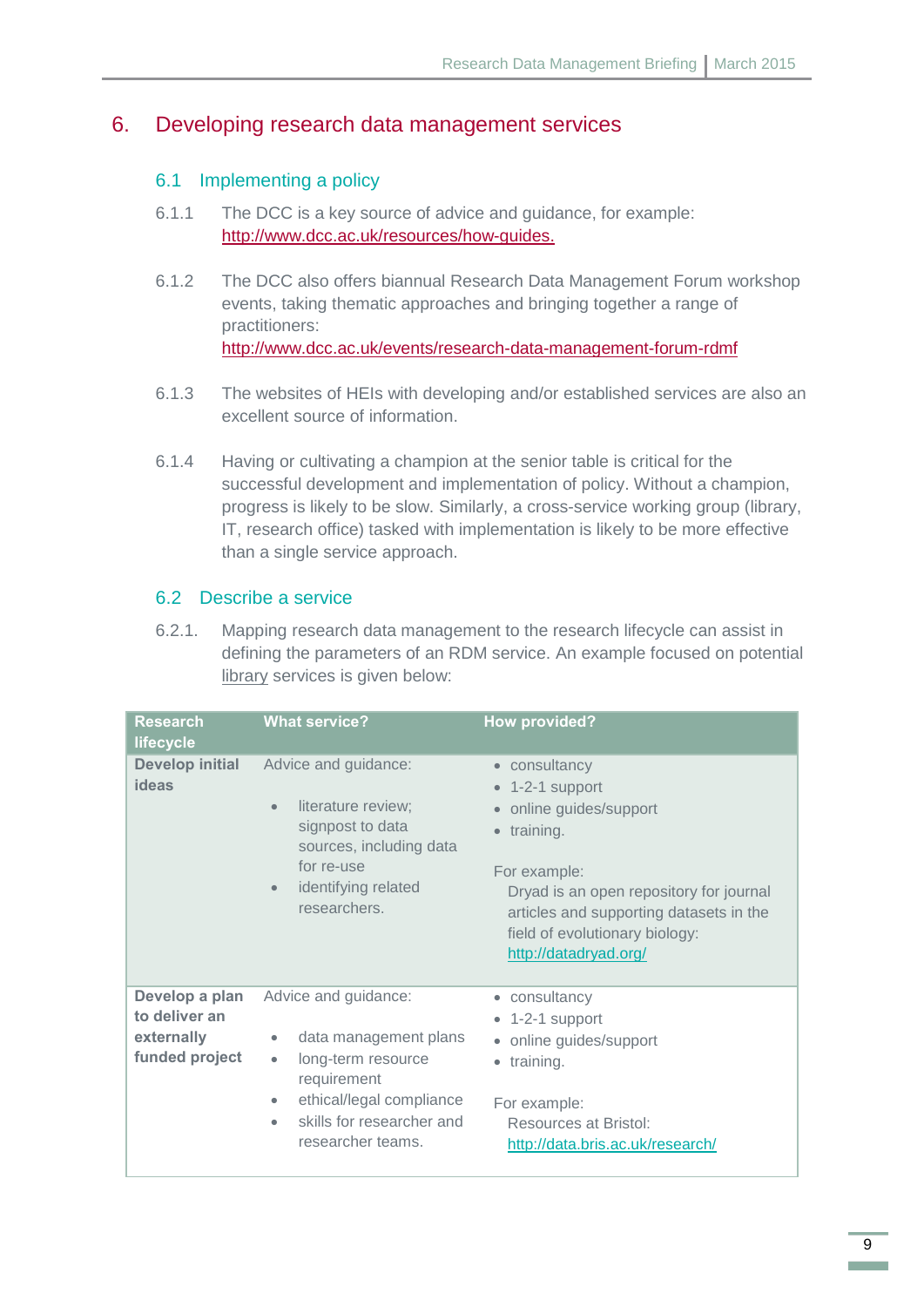| <b>Research</b><br>lifecycle | <b>What service?</b>                              | <b>How provided?</b>                                                                                                                                                                                     |
|------------------------------|---------------------------------------------------|----------------------------------------------------------------------------------------------------------------------------------------------------------------------------------------------------------|
|                              |                                                   | A factsheet from Oxford:<br>http://sudamih.oucs.ox.ac.uk/docs/Rese<br>arch%20Data%20Management%20Fact<br>sheet.pdf                                                                                       |
|                              |                                                   | Data management planning tool:<br>https://dmponline.dcc.ac.uk/                                                                                                                                           |
|                              |                                                   | Data management plan checklist:<br>DCC (2013). Checklist for a Data<br>Management Plan. v.4.0. Edinburgh:<br><b>Digital Curation Centre.</b><br>http://www.dcc.ac.uk/resources/data-<br>management-plans |
| <b>Carry out</b>             | Guidance and training for:                        | • consultancy                                                                                                                                                                                            |
| research                     |                                                   | 1-2-1 support                                                                                                                                                                                            |
| project                      | active data                                       | online guides/support<br>$\bullet$                                                                                                                                                                       |
|                              | management (labelling,<br>versioning)             | training<br>$\bullet$                                                                                                                                                                                    |
|                              | structuring data<br>$\bullet$                     | For example:                                                                                                                                                                                             |
|                              | metadata organisation,<br>$\bullet$               | Advice from Manchester on metadata:                                                                                                                                                                      |
|                              | incremental archiving;                            | http://www.library.manchester.ac.uk/ours                                                                                                                                                                 |
|                              | logging/data auditing                             | ervices/research-                                                                                                                                                                                        |
|                              | data management/<br>$\bullet$<br>sharing policies | services/rdm/howtomanageyourdata/met                                                                                                                                                                     |
|                              | data analysis tools                               | adata/                                                                                                                                                                                                   |
|                              | data sharing tools.                               | Advice from Exeter on version control:                                                                                                                                                                   |
|                              |                                                   | http://as.exeter.ac.uk/library/resources/rd                                                                                                                                                              |
|                              |                                                   | m/organise/versioncontrol/                                                                                                                                                                               |
| <b>Secure the</b>            | Guidance on:                                      | • consultancy                                                                                                                                                                                            |
| evidence for                 |                                                   | 1-2-1 support                                                                                                                                                                                            |
| research                     | deposit requirements<br>$\bullet$                 | online guides/support<br>$\bullet$                                                                                                                                                                       |
| results and<br>publish       | compliance<br>$\bullet$<br>deposit options        | training.<br>$\bullet$                                                                                                                                                                                   |
| (enabling                    | ۰<br>selecting data to archive<br>$\bullet$       | For example:                                                                                                                                                                                             |
| discovery,                   | <b>DOI</b> writing<br>$\bullet$                   | Advice from Edinburgh on sharing (and                                                                                                                                                                    |
| retrieval and                | data citation<br>٠                                | not sharing) data:                                                                                                                                                                                       |
| re-use)                      | licensing<br>$\bullet$                            | http://www.ed.ac.uk/schools-                                                                                                                                                                             |
|                              | due diligence<br>$\bullet$                        | departments/information-                                                                                                                                                                                 |
|                              | metadata<br>٠                                     | services/research-support/data-                                                                                                                                                                          |
|                              | non-digital data.<br>٠                            | management/data-sharing-guide                                                                                                                                                                            |
|                              |                                                   | Advice from Salford on archiving data:                                                                                                                                                                   |
|                              |                                                   | http://www.salford.ac.uk/research/resear                                                                                                                                                                 |
|                              |                                                   | ch-data-management/archiving                                                                                                                                                                             |
|                              |                                                   |                                                                                                                                                                                                          |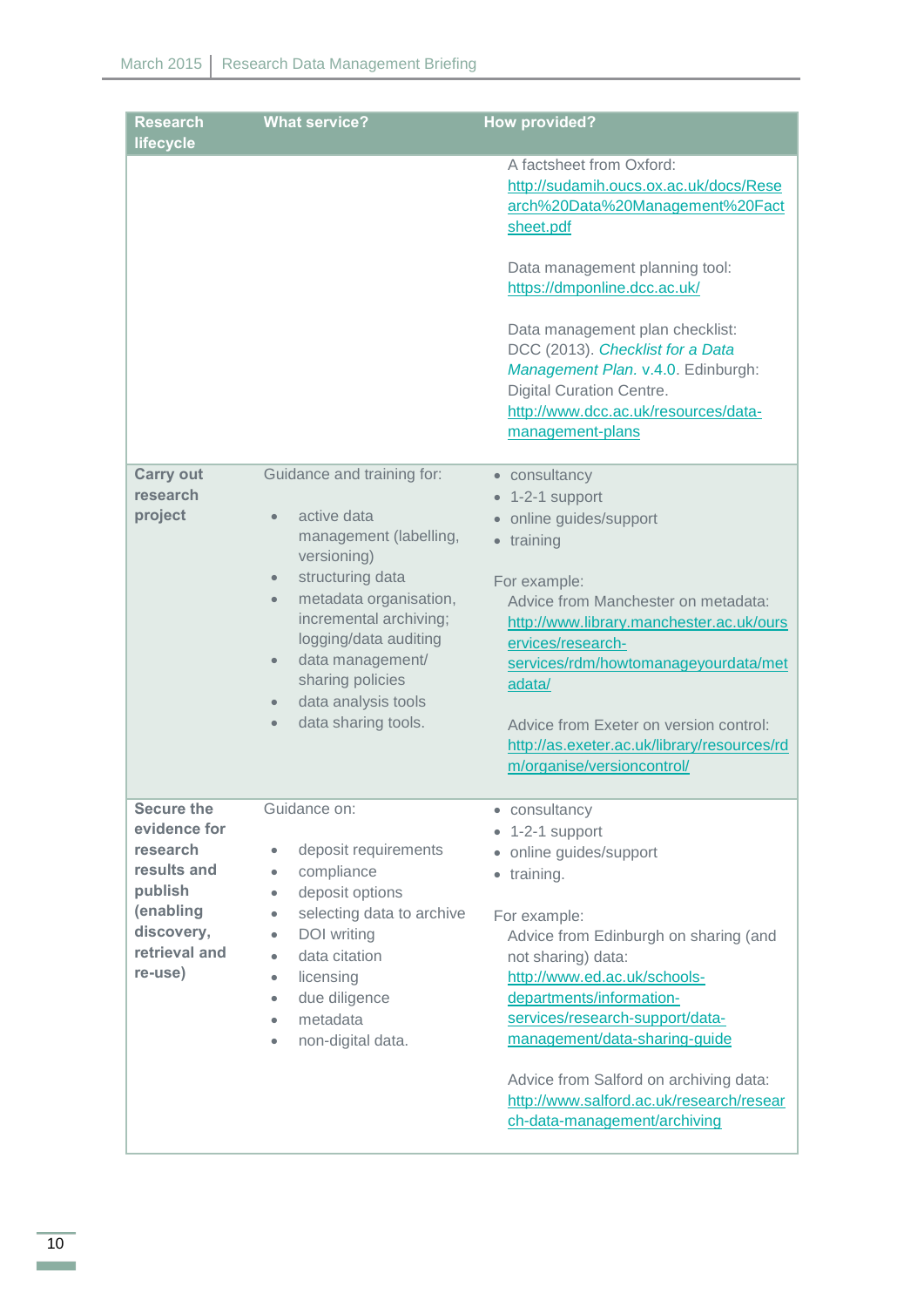| <b>Research</b><br>lifecycle | <b>What service?</b>                                                                                                                                                                                                                                                                                                           | <b>How provided?</b>                                                                                                                                                                                                                                                                                                                                                                                                                                                                                                                                                                                                                                                                                                                    |
|------------------------------|--------------------------------------------------------------------------------------------------------------------------------------------------------------------------------------------------------------------------------------------------------------------------------------------------------------------------------|-----------------------------------------------------------------------------------------------------------------------------------------------------------------------------------------------------------------------------------------------------------------------------------------------------------------------------------------------------------------------------------------------------------------------------------------------------------------------------------------------------------------------------------------------------------------------------------------------------------------------------------------------------------------------------------------------------------------------------------------|
| Post project                 | Management of:<br>institutional repository;<br>$\bullet$<br>on-going curation<br>data archive policy/<br>$\bullet$<br>implementation e.g.<br>review; take-down;<br>assessment of<br>continuing value<br>licensing<br>$\bullet$<br>standards: archival,<br>$\bullet$<br>metadata, technical<br>register of assets.<br>$\bullet$ | • repository and/or asset register<br>management and maintenance<br>policy, procedures and processes for<br>$\bullet$<br>archive management (e.g. data<br>retention and take-down policies,<br>processes for assessment and review)<br>• consultancy<br>$\bullet$ 1-2-1 support<br>online guides/support.<br>For example:<br>DCC checklist for appraising data:<br>DCC (2014). Five steps to decide what<br>data to keep: a checklist for appraising<br>research data v.1. Edinburgh: Digital<br><b>Curation Centre.</b><br>http://www.dcc.ac.uk/resources/how-<br>guides<br>Online guide to preservation from<br><b>Glasgow University:</b><br>http://www.gla.ac.uk/services/datamana<br>gement/lookingafteryourdata/preservatio<br>n/ |

- 6.2.2 In *Mapping life-cycle models to the university in theory and in practice*, Dr James Wilson (University of Oxford) considered the value of an approach based on the research cycle and concluded that it could be "*useful for defining (the) "vision" of (an) integrated institutional research data management infrastructure*" but that the model can over-simplify and may have "*limited usefulness for structuring researcher support*".[5](#page-12-0)
- 6.2.3 Identifying all the components of a research data management service illustrates the necessary connections between stakeholders, existing systems and the prevailing research environment and may suggest at an institutional level where lead responsibilities lie for providing and managing RDM services if these are currently unclear, although not necessarily how they may be coordinated.

 $\overline{a}$ 

<span id="page-12-0"></span><sup>5</sup> Wilson, Dr. J (20 June 2014) *Mapping life-cycle models to the university - in theory and in practice*, (University of Oxford), presentation to Research Data Management Forum 11: Workflows and Lifecycle Models for Data Management [http://www.dcc.ac.uk/events/research-data-management](http://www.dcc.ac.uk/events/research-data-management-forum-rdmf/rdmf11)[forum-rdmf/rdmf11](http://www.dcc.ac.uk/events/research-data-management-forum-rdmf/rdmf11)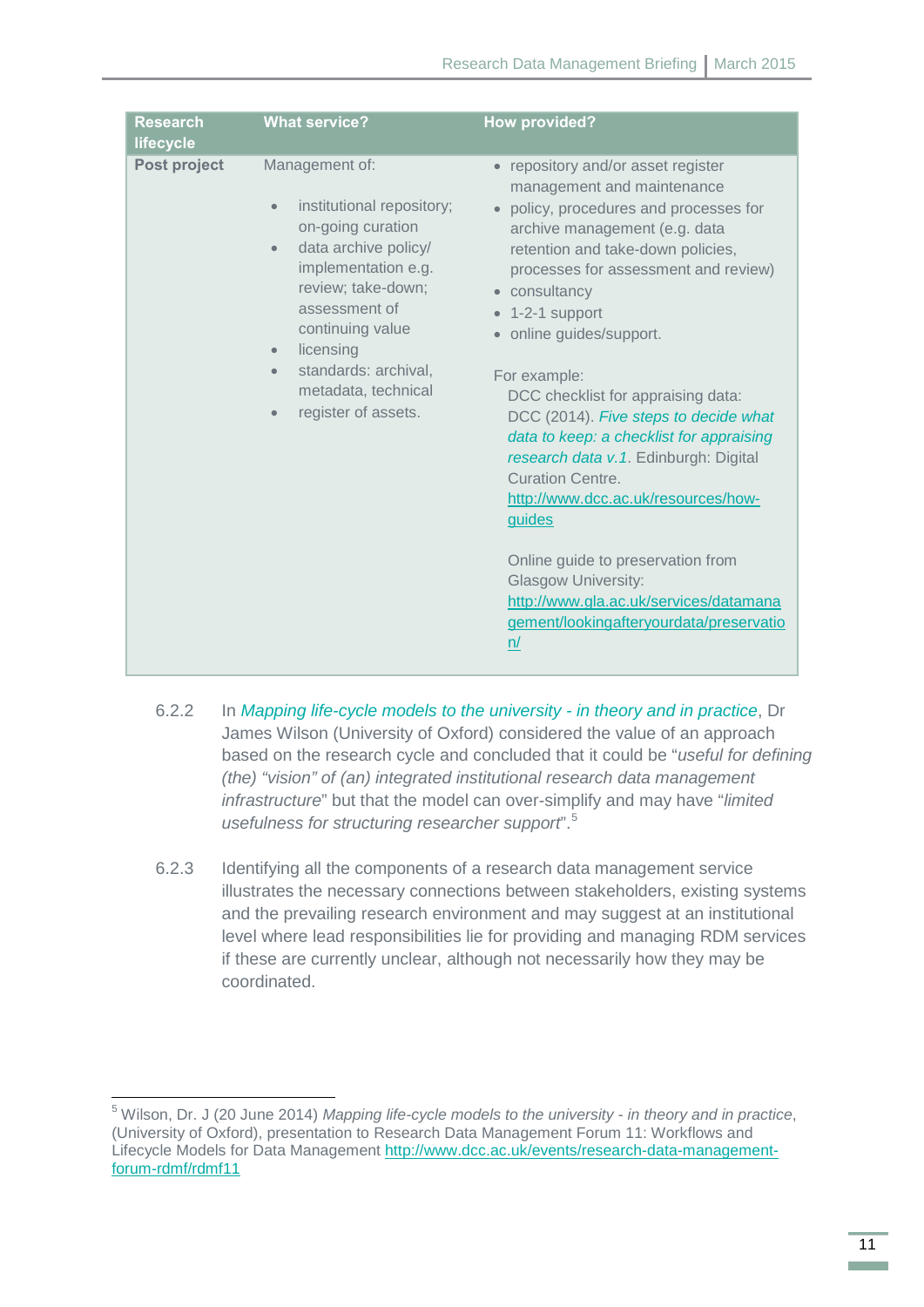



#### 6.3 Create a road map

- 6.3.1 There are varied examples of roadmaps (plans or strategies) for RDM which illustrate the range of activities required to achieve effective research data management on a business as usual basis. LIBER (Association of European Research Libraries) proposed a strategy for getting started, *Ten recommendations for Libraries to get started with research data managemen*t, LIBER, 2012: [http://libereurope.eu/wp](http://libereurope.eu/wp-content/uploads/The%20research%20data%20group%202012%20v7%20final.pdf)[content/uploads/The%20research%20data%20group%202012%20v7%20final](http://libereurope.eu/wp-content/uploads/The%20research%20data%20group%202012%20v7%20final.pdf) [.pdf](http://libereurope.eu/wp-content/uploads/The%20research%20data%20group%202012%20v7%20final.pdf)
- 6.3.2 In December 2013, LERU (League of European Research Universities) produced the *[LERU Roadmap for Research Data.](http://www.leru.org/files/publications/AP14_LERU_Roadmap_for_Research_data_final.pdf)*

"*The Roadmap provides a guide for research-intensive universities, indeed for any European university, which wants seriously to engage with the potential and challenges of data-driven research." [6](#page-13-0)*

6.3.3 It considers issues such as advocacy, benefits and challenges of sharing research, technical infrastructure, costs and skills and sets out a number of

**.** 

<span id="page-13-0"></span>*<sup>6</sup>* LERU Research Data Working Group (2013) *LERU Roadmap for Research Data Advice Paper Number 14*, Belgium, League of European Research Libraries http://www.leru.org/files/publications/AP14\_LERU\_Roadmap\_for\_Research\_data\_final.pdf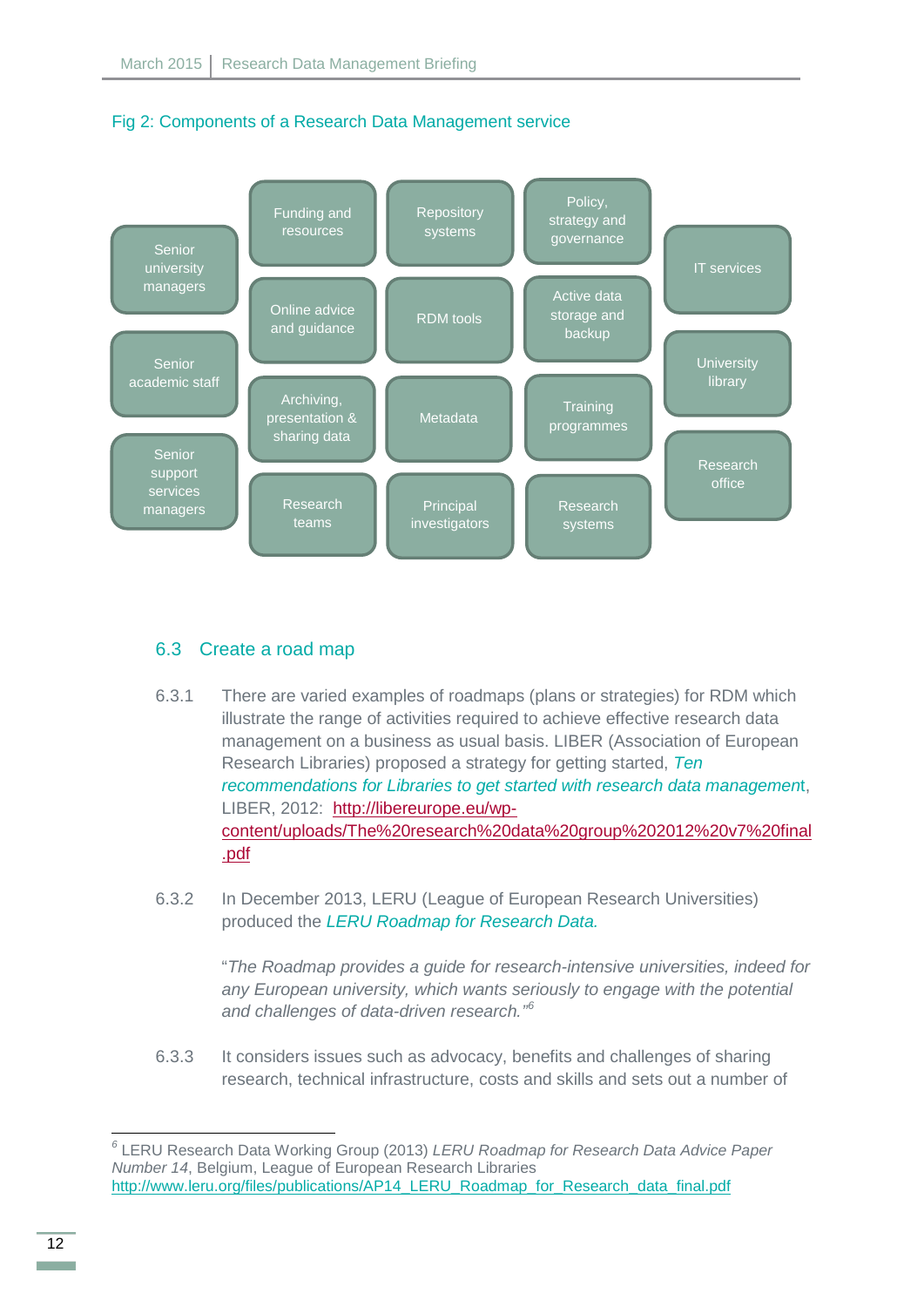recomendations for member libraries, for university managment and for the EU.

6.3.4 Individual universities have published roadmaps setting out agreed institutional approaches, for example: [http://www.bath.ac.uk/rdso/assets/pdf/University-of-Bath-Roadmap-for-](http://www.bath.ac.uk/rdso/assets/pdf/University-of-Bath-Roadmap-for-EPSRC.pdf)[EPSRC.pdf](http://www.bath.ac.uk/rdso/assets/pdf/University-of-Bath-Roadmap-for-EPSRC.pdf)

#### 6.4 Build a business plan

 $\overline{a}$ 

6.4.1 The DCC how-to guide, *How to Develop Research Data Management Services* provides a summary of business plan components:

> *"Research data management is likely to be a new activity and realistic business plans are likely to be phased and incremental, most usually comprising, two, three or five year periods of activity. Good practice suggests that a successful business plan should articulate clear long term goals linked to institutional strategy and likely levels of investment, supported by achievable but scalable commitments (including scalable data storage solutions) to develop initial provision from which further service can be developed. It should include an analysis of the likely return on investment, most likely to be focused on efficiency in the research process, the impact of research and the opportunities for new research, how some or all of the costs for RDM can be recouped by the institution, sustainability and likely long term costs." [7](#page-14-0)*

6.4.2 Funding models for RDM services vary and information about the costs involved both to establish and run services is limited. The LERU Roadmap<sup>[8](#page-14-1)</sup> provides an indication of cost from two research intensive universities but there are as yet no standard costing models available for wider use.

<span id="page-14-0"></span><sup>7</sup> Jones, S., Pryor, G. & Whyte, A. (2013). *How to Develop Research Data Management Services - a guide for HEIs*. DCC How-to Guides. Edinburgh: Digital Curation Centre. [http://www.dcc.ac.uk/resources/how-guides/how-develop-rdm](http://www.dcc.ac.uk/resources/how-guides/how-develop-rdm-services#sthash.7b3NddQ5.20ootm6W.dpuf)[services#sthash.7b3NddQ5.20ootm6W.dpuf](http://www.dcc.ac.uk/resources/how-guides/how-develop-rdm-services#sthash.7b3NddQ5.20ootm6W.dpuf)

<span id="page-14-1"></span><sup>&</sup>lt;sup>8</sup> LERU Research Data Working Group (2013) LERU Roadmap for Research Data Advice Paper Number 14, Belgium, League of European Research Libraries [http://www.leru.org/files/publications/AP14\\_LERU\\_Roadmap\\_for\\_Research\\_data\\_final.pdf](http://www.leru.org/files/publications/AP14_LERU_Roadmap_for_Research_data_final.pdf)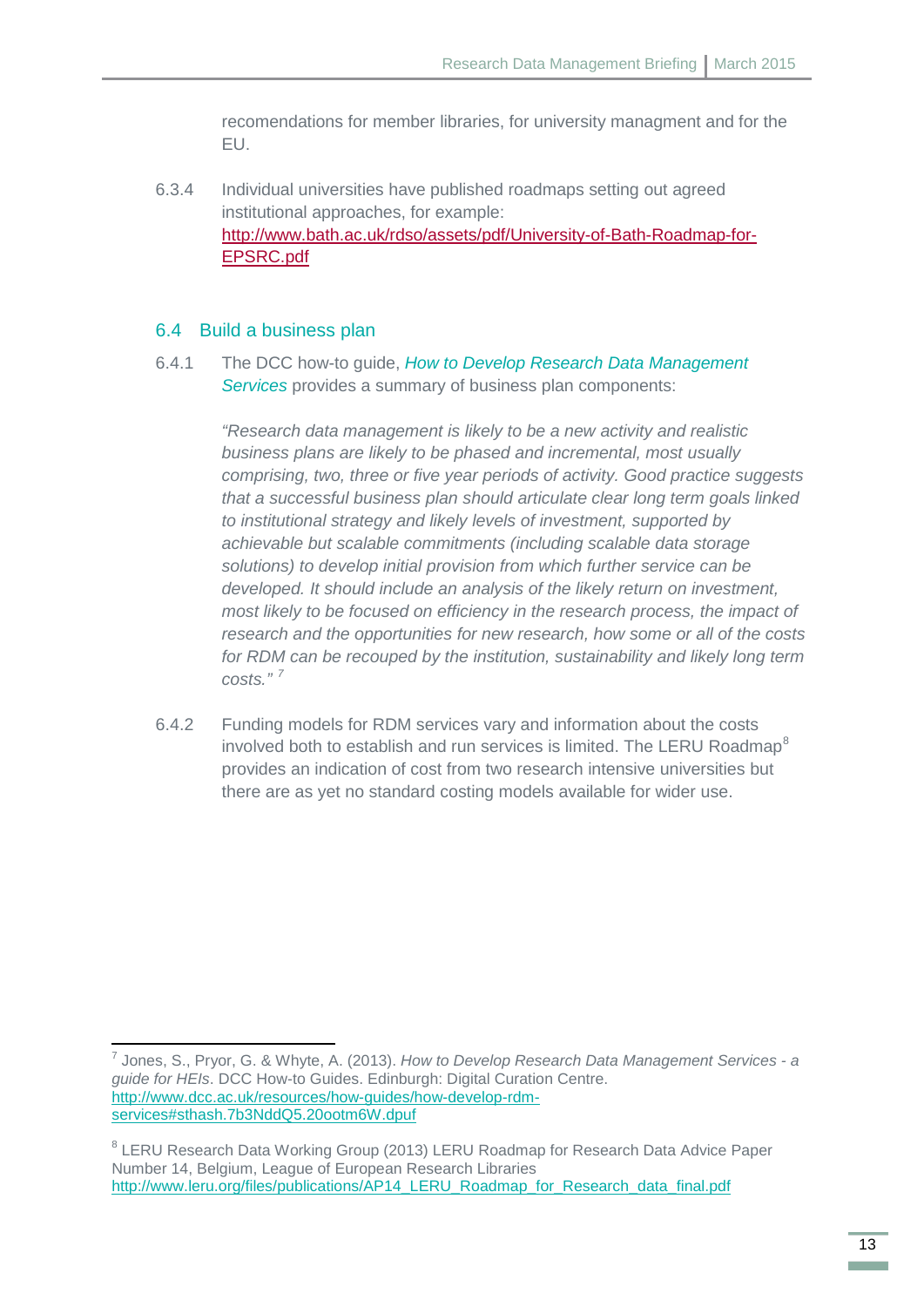## <span id="page-15-0"></span>7. Knowledge, skills and competencies

#### 7.1 Supporting researchers in RDM

- 7.1.1 The Digital Curation Centre and Research Libraries UK (RLUK) have highlighted the knowledge and skills required of the academic librarian in supporting research data management: [http://www.dcc.ac.uk/training/data](http://www.dcc.ac.uk/training/data-management-courses-and-training/career-profiles)[management-courses-and-training/career-profiles](http://www.dcc.ac.uk/training/data-management-courses-and-training/career-profiles)
- 7.1.2 The DCC/RLUK profile notes:

The librarian requires knowledge of:

- the research cycle and the stages of a research career in order to understand where support might be most needed
- RDM principles, including RDM planning, curation and preservation
- the discipline-specific nature of data
- open access and data sharing.

The librarian is likely to possess relevant skills in:

- advocacy, negotiation and diplomacy to work with researchers and other professional staff
- guidance and training to support researchers in carrying out their responsibilities
- advice and guidance to assist with necessary processes and procedures
- understanding researcher requirements in order to anticipate and provide appropriate support.

New skills are likely to be required in:

- **bibliometrics**
- compiling data reviews (allied to traditional literature reviews)
- monitoring data re-use, citations and impact.
- 7.1.3 Staff with experience to PhD level, particularly from data-intensive disciplines, will be valuable assets in the library of the future.
- 7.1.4 Notwithstanding the recognised need to develop librarians' knowledge, skills and confidence in this field, there is also a recognition that RDM services are likely to recruit from a variety of sources in future, seeking new skill sets that combine knowledge and competence from a range of backgrounds including, libraries, IT services, research, and data management. Recruits may work in multi-disciplinary teams and/or across different service areas as well as across academic disciplines and are likely to need above all, the welldeveloped soft people skills that enable effective collaboration.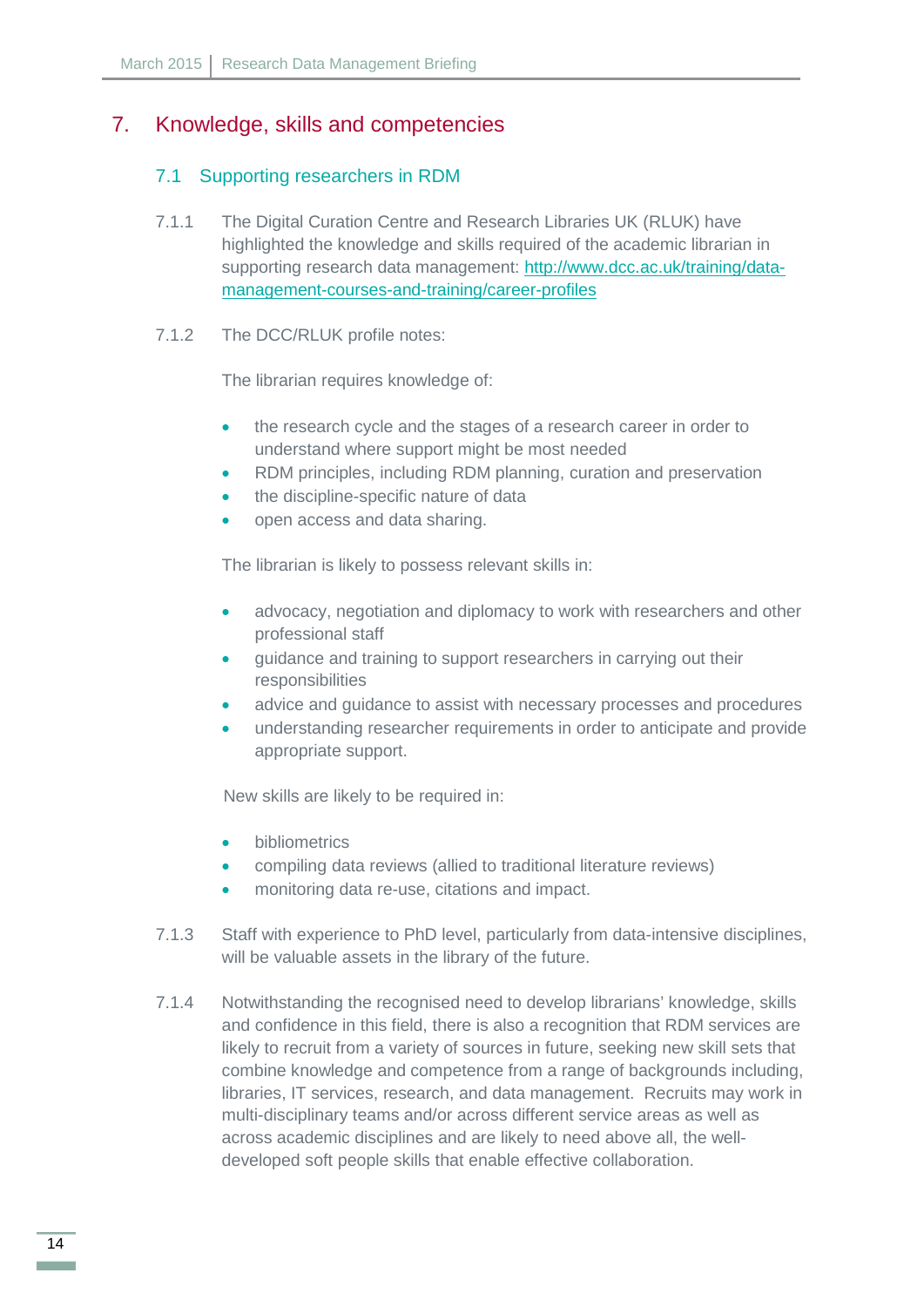#### 7.2 Skills for digital curation

7.2.1 At the 2013 international conference of the Digital Curator Vocational Education Europe (DigCurV) Project, Laura Molloy and Ann Gow, (HATII) University of Glasgow*,* proposed a Curriculum Framework for digital curation.

> "*The framework defines separate skills lenses to match the specific needs of distinct audiences within digital curation in the shape of Executives, Managers, and Practitioners*".

<http://www.digcur-education.org/eng/International-Conference>

- 7.2.2. They proposed that practitioners need:
	- technical knowledge
	- to be task focused
	- people skills
	- an understanding of the landscape.
- 7.2.3 That managers need:
	- all of the above
	- project management.
- 7.2.4 That senior managers need:
	- a strategic approach
	- to understand challenges
	- to shape policy
	- to make funding and/or resource decisions.

#### 7.3 Current requirements for RDM posts

- 7.3.1 A scan of requirements for recently advertised practitioner roles in the sector suggests a focus on duties and responsibilities that include:
	- collaborative strategic planning
	- policy development
	- project management
	- auditing good practice and/or provision of services
	- identifying demand for data storage, analysing requirements for RDM services
	- developing, managing, maintaining a data repository
	- developing procedures and work flows for RDM
	- designing, developing and providing researcher training
	- providing advice and guidance for researchers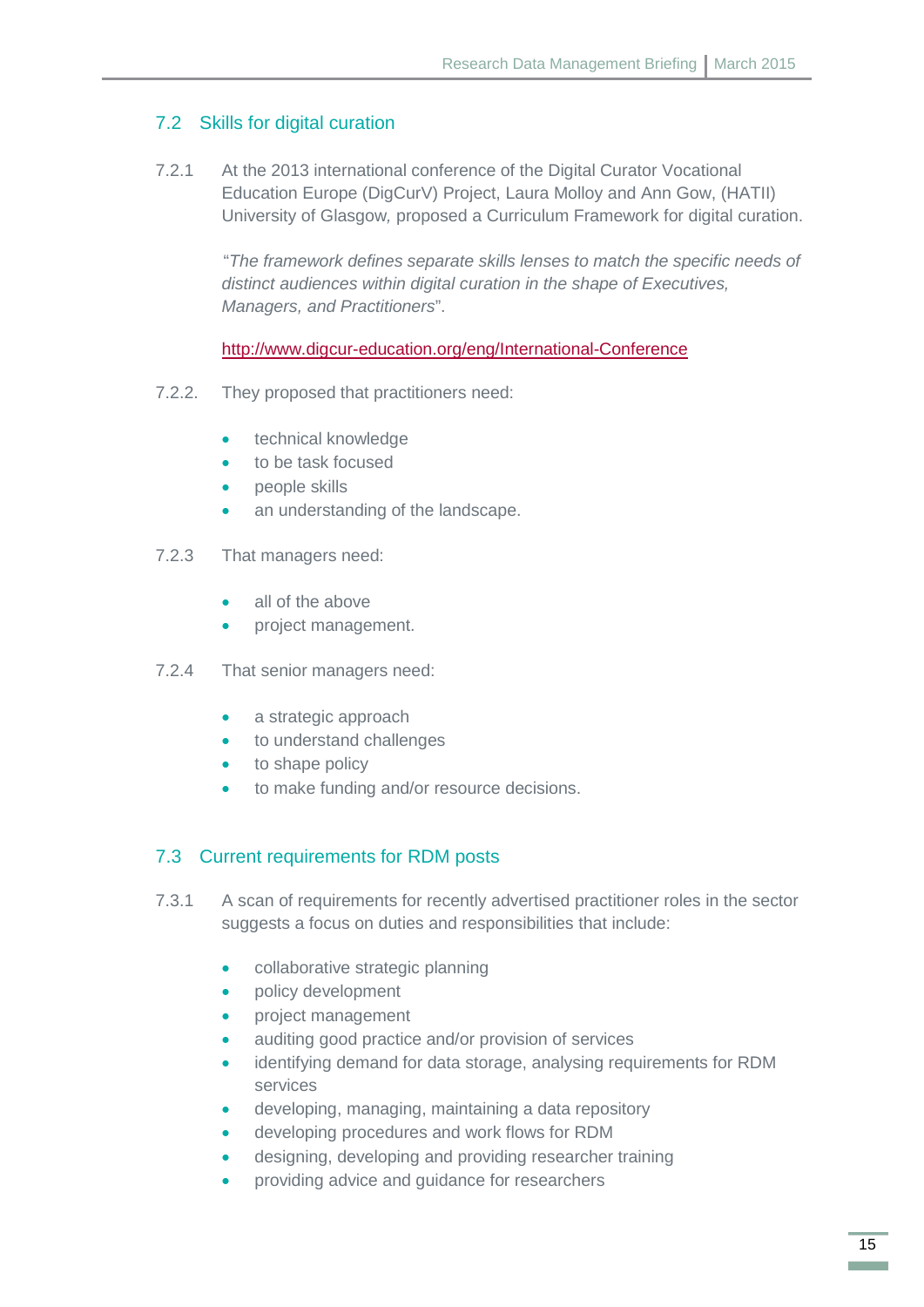- liaison, networking, communication
- advocacy with researchers, other professional services and key stakeholders
- building communities of practice.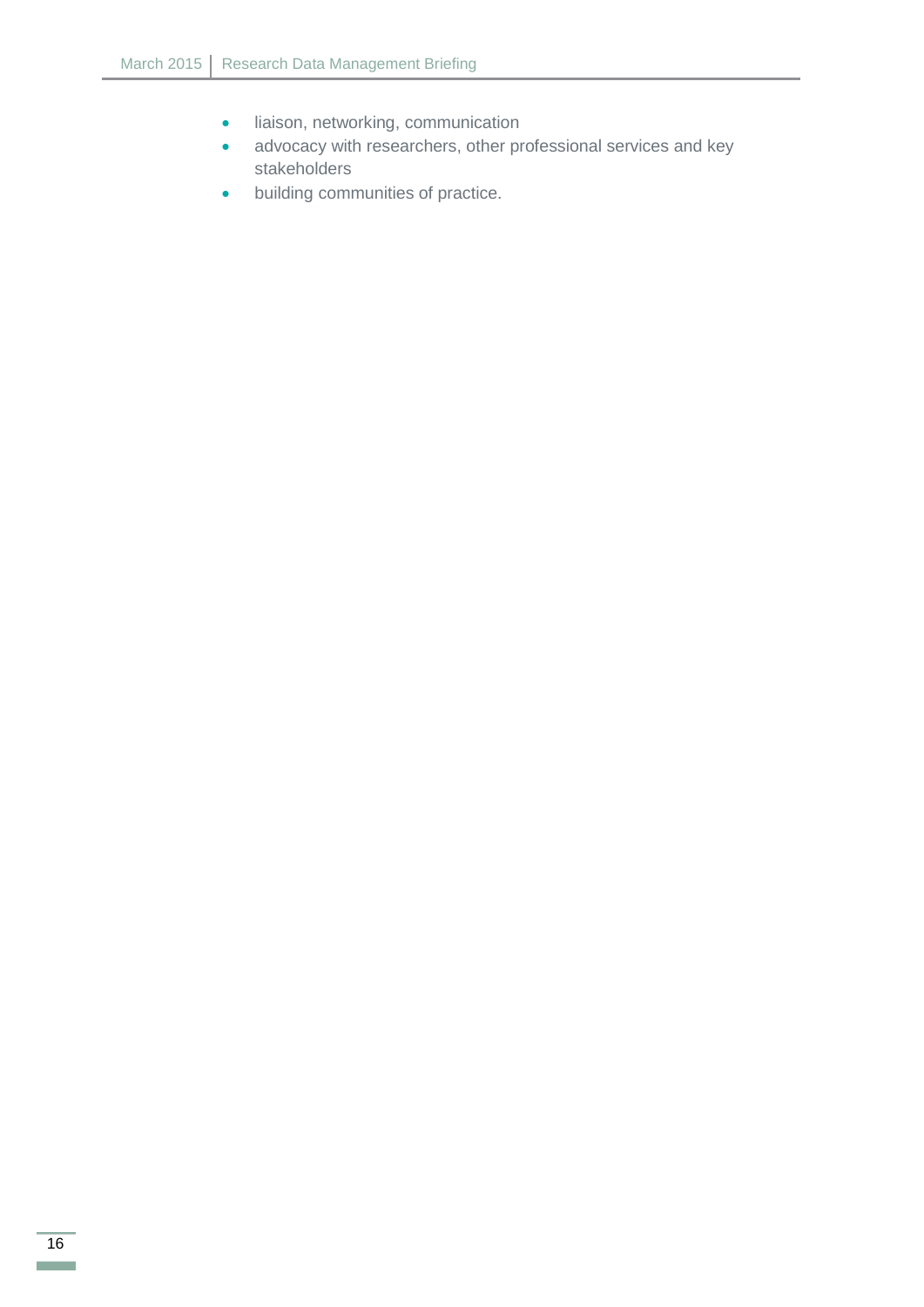#### <span id="page-18-0"></span>8. Future challenges

- 8.1 Future challenges will emanate from data sharing, publishing and associated copyright, IPR management, data curation and preservation as well as compliance and reporting.
- 8.2 Further challenges will emerge as institutions and professional bodies seek to share vision, resources and expertise in order to meet funder requirements as efficiently as possible and to advocate for open research data.
- 8.3 The SCONUL Shared and Collaborative Services Strategy Group (SCSSG), has identified shared preservation services for research data as a high priority and more critical than delivering shared storage for active data given the progress that has been made in this area, (e.g. the Jisc Data Centre and the JANET Framework agreement for Arkivum). SCSSG has also identified the benefits of a shared service approach to the way in which research data is finally presented to, and can be manipulated by, users, for example through common tools and software. A shared services equivalent of Figshare functionality could be a major asset, with the potential to provide significant savings across the sector.
- 8.4 RLUK have identified collaboration in research data management as an element in the Open Scholarship strand of the RLUK strategy 2014-17 $^9$  $^9$ , and are seeking to:
	- work with partner organisations to develop collaborative strategies for RDM
	- create a service environment for research data that increases re-use and openness
	- promote a collaborative approach to training in RDM for staff at RLUK member libraries
	- influence stakeholders to recognise the role of research libraries in managing research data.
- 8.5 Jisc, through its co-design programme and in particular through the Research at Risk theme is seeking a shared vision *"which we are developing partly though a roadmap analysis and report with RLUK, SCONUL, UCISA, RUGIT and ARMA*."[10](#page-18-2).

**.** 

<span id="page-18-1"></span><sup>9</sup> *Powering Scholarship, RLUK Strategy 2014-17*, [http://www.rluk.ac.uk/wp](http://www.rluk.ac.uk/wp-content/uploads/2014/02/RLUK-Strategy-2014-online.pdf)[content/uploads/2014/02/RLUK-Strategy-2014-online.pdf](http://www.rluk.ac.uk/wp-content/uploads/2014/02/RLUK-Strategy-2014-online.pdf)

<span id="page-18-2"></span><sup>10</sup>*Jisc Research Data Management blog*, Rachel Bruce, 26.10.14, [http://researchdata.jiscinvolve.org/wp/2014/10/26/research-at-risk-research-data-management-where](http://researchdata.jiscinvolve.org/wp/2014/10/26/research-at-risk-research-data-management-where-are-we-now/)[are-we-now/](http://researchdata.jiscinvolve.org/wp/2014/10/26/research-at-risk-research-data-management-where-are-we-now/)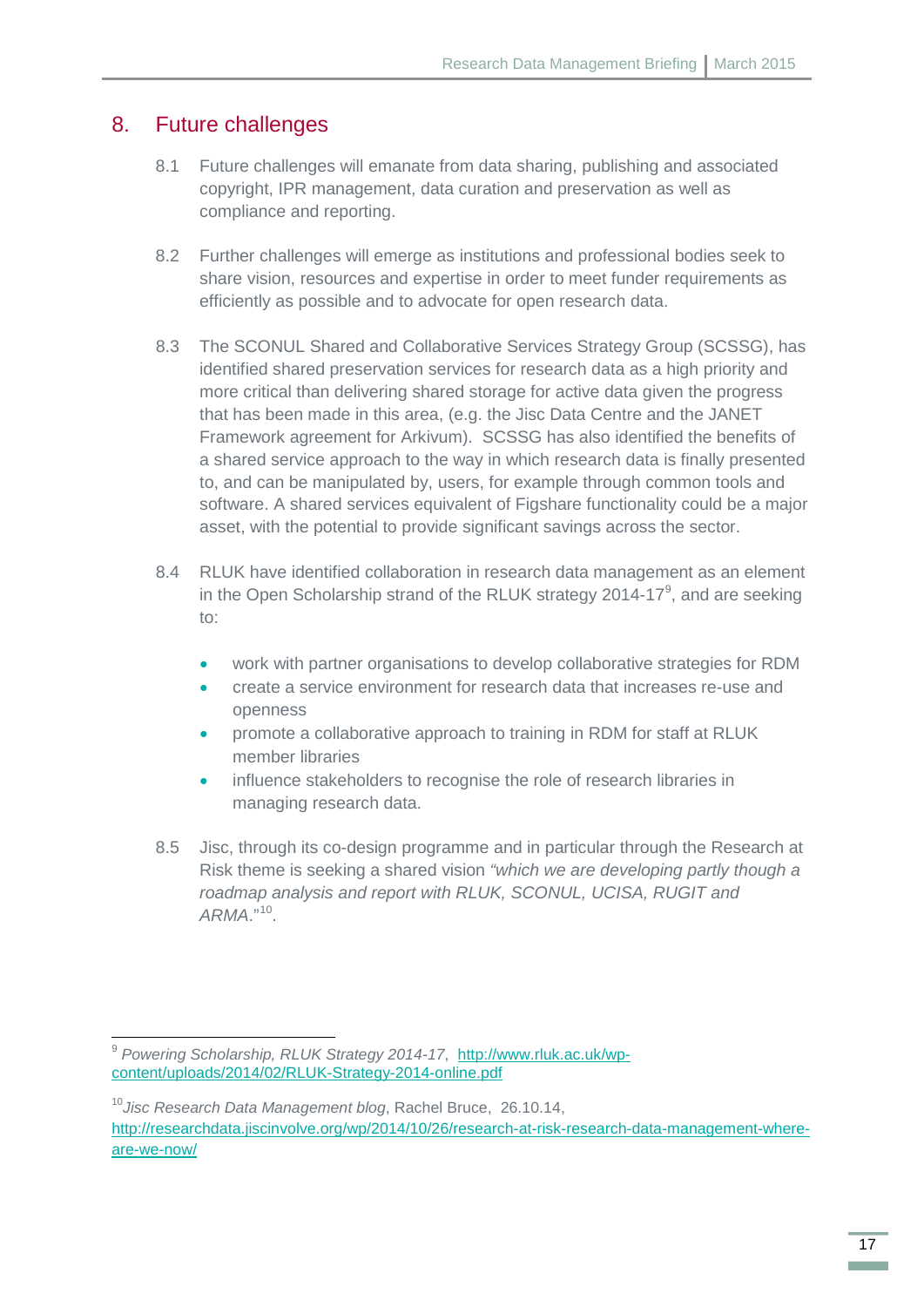## <span id="page-19-0"></span>9 Conclusion

- 9.1 Ensuring the storage and preservation of research data in a way that enables its reuse is critical to an effective RDM service and should be identified as part of the design specification. Libraries' expertise in curation, preservation, metadata and discovery puts us centre-stage in RDM service development within our institutions. Evolving institutional and funder requirements on RDM provide us with an opportunity to work closely with colleagues across academic and support services within our universities.
- 9.2 Funder approaches to RDM are still developing but it seems very likely that these will take on increasing importance over time. Libraries' skills sets in this area will need to develop to keep pace.
- 9.3 While each institution will need to develop an RDM service suitable to its own requirements, many SCONUL members are already deeply involved in planning and delivering their own institutions' approach to research data management and there is much to be learned by sharing information and good practice within our community. Some pointers to good practice are included in this document, but SCONUL would be keen to share information on other approaches being developed.
- 9.3 We have included references to sources of information and expertise within this briefing but again, would be happy to circulate information about others to members, including training opportunities.
- 9.4 Feedback on this briefing would, of course, be welcome. Please send any comments to [ann.rossiter@sconul.ac.uk.](mailto:ann.rossiter@sconul.ac.uk)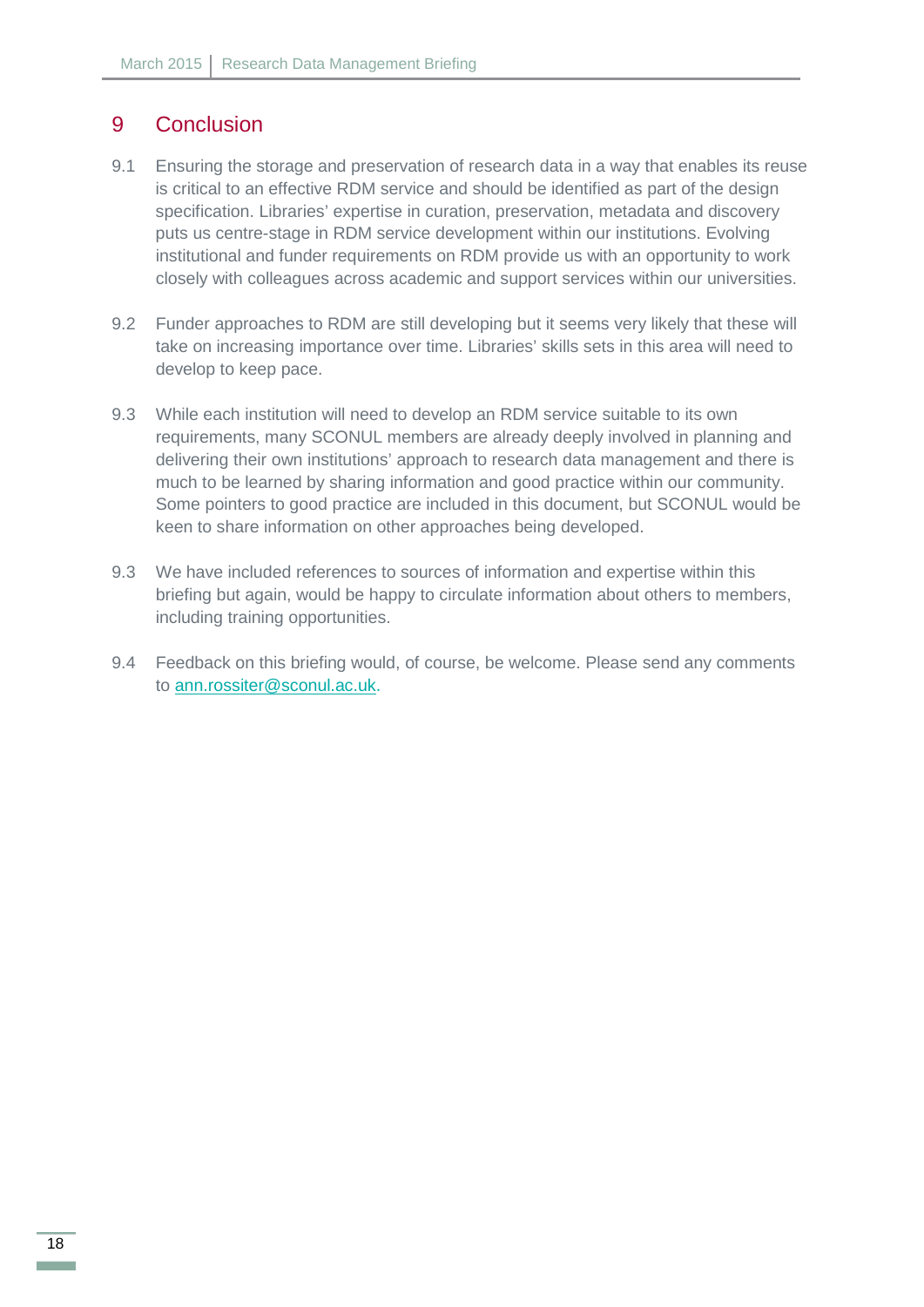## **Appendix 1 Research data policies for publicly-funded research in the UK**

The information in the table below is correct to the best of our knowledge as of January 2015. The table is intended to give a snapshot view of the information an institution will benefit from considering and give a sense of the breadth of variation in the detail of the public funding landscape. For precise, up-to-date information, we advise readers to consult the individual funding bodies.

<span id="page-20-0"></span>

| <b>Funding body</b>                                                                                                                                                                                                        | <b>Time limits</b>                                                                                                                                                                                | Data plan                                                                                                                                   | Access/data<br>sharing                                                                                                                                                        | Long term<br>curation                                                                                                                                                                                                                   | <b>Policy</b><br>monitoring                         | <b>Repository</b>                                                                                                       | <b>Costs</b>                                            |
|----------------------------------------------------------------------------------------------------------------------------------------------------------------------------------------------------------------------------|---------------------------------------------------------------------------------------------------------------------------------------------------------------------------------------------------|---------------------------------------------------------------------------------------------------------------------------------------------|-------------------------------------------------------------------------------------------------------------------------------------------------------------------------------|-----------------------------------------------------------------------------------------------------------------------------------------------------------------------------------------------------------------------------------------|-----------------------------------------------------|-------------------------------------------------------------------------------------------------------------------------|---------------------------------------------------------|
| <b>AHRC</b><br>The Council's data policy is detailed in the<br>Research Funding Guide (August 2013,<br>V2.5)<br>See more at:<br>http://www.dcc.ac.uk/resources/policy-and-<br>legal/research-funding-policies/ahrc         | Archaeology<br>Data Service<br>(ADS) must be<br>consulted within<br>3 months of<br>project start and<br>offered for<br>deposit within 3<br>months of<br>completion.                               | Technical plan<br>required if<br>digital outputs<br>and digital<br>technologies<br>are an<br>essential<br>element of<br>research<br>output. | Significant<br>electronic<br>resources or<br>datasets must<br>be available in<br>an accessible<br>depository for<br>at least three<br>years after the<br>end of the<br>grant. | No specific<br>mandate to<br>preserve<br>except<br>archaeology.<br>Other grant<br>holders are<br>expected to<br>keep data<br>accessible for<br>three years.                                                                             | No active<br>monitoring.                            | Institutional<br>or subject<br>repositories<br>as available.                                                            | May be<br>possible to<br>budget for in<br>applications. |
| <b>BBSRC</b><br>An extensive data sharing policy came into<br>effect in April 2007 and was updated in June<br>2010.<br>See more at:<br>http://www.dcc.ac.uk/resources/policy-and-<br>legal/research-funding-policies/bbsrc | No later than the<br>release of main<br>findings through<br>publication, or<br>three years as a<br>general quide.<br>Data should be<br>maintained for<br>10 years after<br>project<br>completion. | Data sharing<br>plan required.                                                                                                              | Data sharing<br>encouraged in<br>all research<br>areas where<br>there is strong<br>scientific need<br>and where it is<br>cost effective.                                      | Material<br>should be<br>created in<br>suitably<br>accessible<br>formats using<br>established<br>standards.<br>Data should<br>be kept<br>securely for 10<br>years after the<br>end of a<br>project through<br>research<br>institutions. | Monitored<br>through final<br>report<br>assessment. | Encourages<br>data sharing<br>where there<br>is a strong<br>scientific<br>need and<br>where it is<br>cost<br>effective. | Where<br>justifiable<br>funding can be<br>requested.    |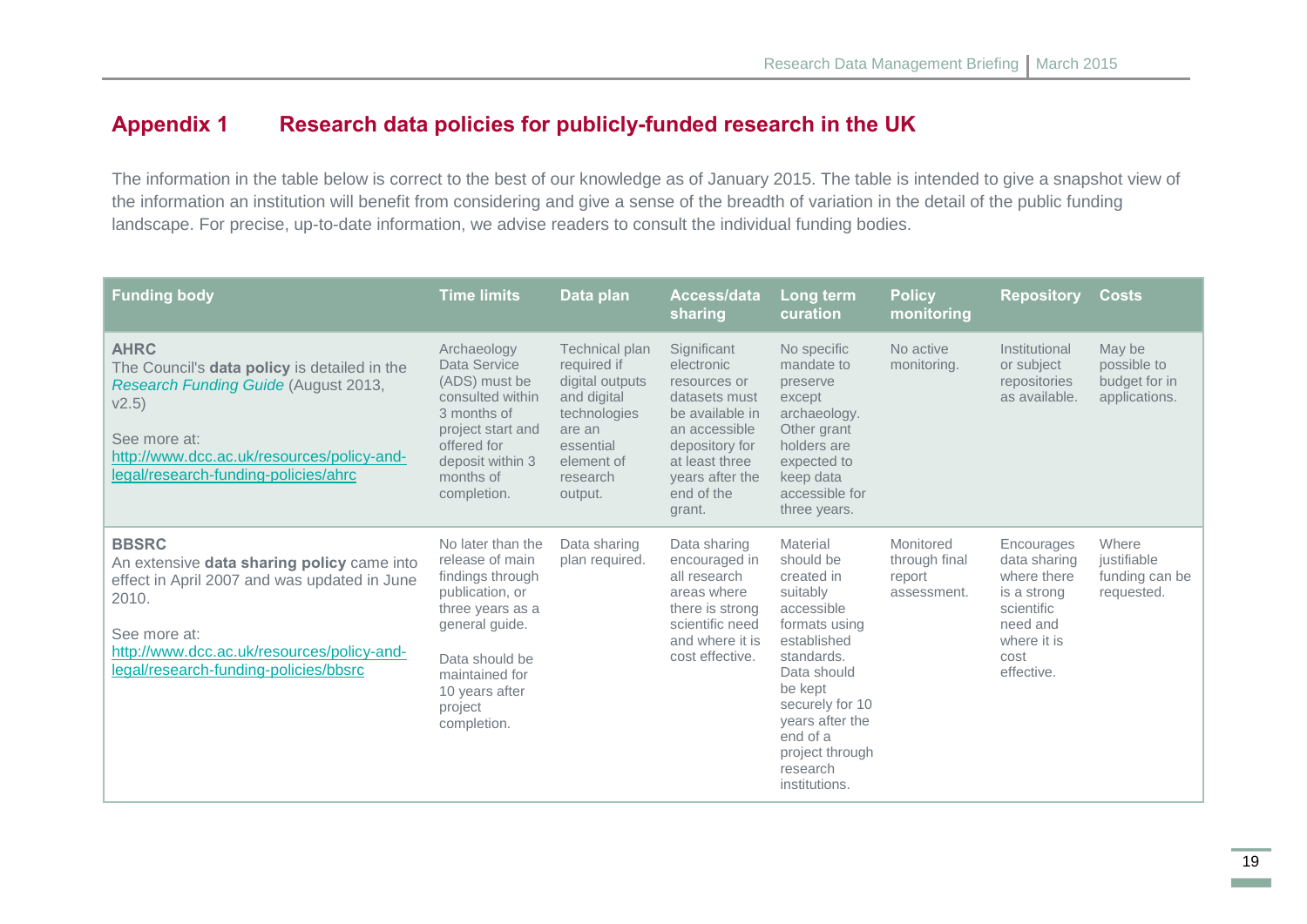| <b>Funding body</b>                                                                                                                                                                                                                                                                                                                                    | <b>Time limits</b>                                                                                                                                                                                 | Data plan                                                                                                                                                                                                                                                | Access/data<br>sharing                                                                                                                                                                                                                      | Long term<br>curation                                                                                                                                                                                                                     | <b>Policy</b><br>monitoring                                                 | <b>Repository</b>                                                                            | <b>Costs</b>                                                                                                                                                     |
|--------------------------------------------------------------------------------------------------------------------------------------------------------------------------------------------------------------------------------------------------------------------------------------------------------------------------------------------------------|----------------------------------------------------------------------------------------------------------------------------------------------------------------------------------------------------|----------------------------------------------------------------------------------------------------------------------------------------------------------------------------------------------------------------------------------------------------------|---------------------------------------------------------------------------------------------------------------------------------------------------------------------------------------------------------------------------------------------|-------------------------------------------------------------------------------------------------------------------------------------------------------------------------------------------------------------------------------------------|-----------------------------------------------------------------------------|----------------------------------------------------------------------------------------------|------------------------------------------------------------------------------------------------------------------------------------------------------------------|
| <b>Cancer Research UK</b><br>In 2007, CRUK released an open access<br>policy, requiring that publications are made<br>freely available via UK PubMed Central.<br>CRUK has issued a data sharing and<br>preservation policy.<br>See more at:<br>http://www.dcc.ac.uk/resources/policy-and-<br>legal/funders-data-policies/cancer-research-<br><b>uk</b> | No later than<br>acceptance for<br>publication of<br>main paper.<br>Data should be<br>preserved and<br>available to<br>share for a<br>minimum of 5<br>years following<br>end of research<br>grant. | Data<br>management<br>and sharing<br>plan required.                                                                                                                                                                                                      | Data should<br>be made as<br>freely and<br>widely<br>accessible as<br>possible with<br>due regard to<br><b>IPR</b> and<br>patient privacy<br>and<br>confidentiality.                                                                        | Data should<br>be properly<br>curated and<br>released with<br>appropriate<br>high quality<br>metadata.                                                                                                                                    | Monitored<br>through grant<br>review process<br>and end of<br>grant report. | Does not<br>prescribe<br>where or<br>how data<br>should be<br>preserved<br>and shared.       | May be met<br>from<br>underspend on<br>grant but no<br>additional<br>funds<br>available.                                                                         |
| <b>EPSRC</b><br>The EPSRC mandated open-access<br>publication in 2009.<br>A policy framework on research data was<br>released in May 2011 and a clarification<br>document released in 2014<br>See more at:<br>http://www.dcc.ac.uk/resources/policy-and-<br>legal/research-funding-policies/epsrc                                                      | Appropriately<br>structured<br>metadata<br>published online<br>within 12<br>months of data<br>generation.<br>Data maintained<br>for $10+$ years.                                                   | Data plans do<br>not need to be<br>submitted in<br>bid but policies<br>and plans<br>must be in<br>place.<br>Research<br>organisations<br>in receipt of<br>funding<br>expected to<br>have a<br>roadmap in<br>place enabling<br>compliance by<br>May 2015. | Research<br>papers must<br>note how and<br>on what terms<br>supporting<br>data may be<br>accessed.<br>Metadata on<br>research data<br>help must be<br>published.<br><b>Digital</b><br>research data<br>must be<br>assigned a<br>robust DOI. | Effective<br>curation<br>throughout<br>data lifecycle.<br>Secure<br>preservation<br>for a minimum<br>of 10 years<br>from the end<br>of "privileged<br>access" or<br>from the last<br>date access<br>was requested<br>by a third<br>party. | Monitored on a<br>case by case<br>basis.                                    | <b>Researchers</b><br>are expected<br>to use<br>institutional<br>or subject<br>repositories. | Research<br>organisations<br>expected to<br>make provision<br>from public<br>research<br>funding<br>received; both<br>direct and<br>indirect funding<br>streams. |
| <b>ESRC</b><br>The ESRC has a statement on open access<br>to research outputs.                                                                                                                                                                                                                                                                         | Data must be<br>available for<br>preparation for<br>re-use and/or<br>archiving within                                                                                                              | Statement on<br>data sharing is<br>required and a<br>data<br>management                                                                                                                                                                                  | Data should<br>be made<br>available in a<br>timely and<br>responsible                                                                                                                                                                       | Award holders<br>are expected<br>to make data<br>available for<br>re-use; ESRC                                                                                                                                                            | Compliance<br>will be<br>monitored.                                         | <b>ESRC</b><br>undertakes<br>post-award<br>RDM and<br>preservation                           | Costs may be<br>submitted in<br>funding bid and<br>will be<br>reviewed as                                                                                        |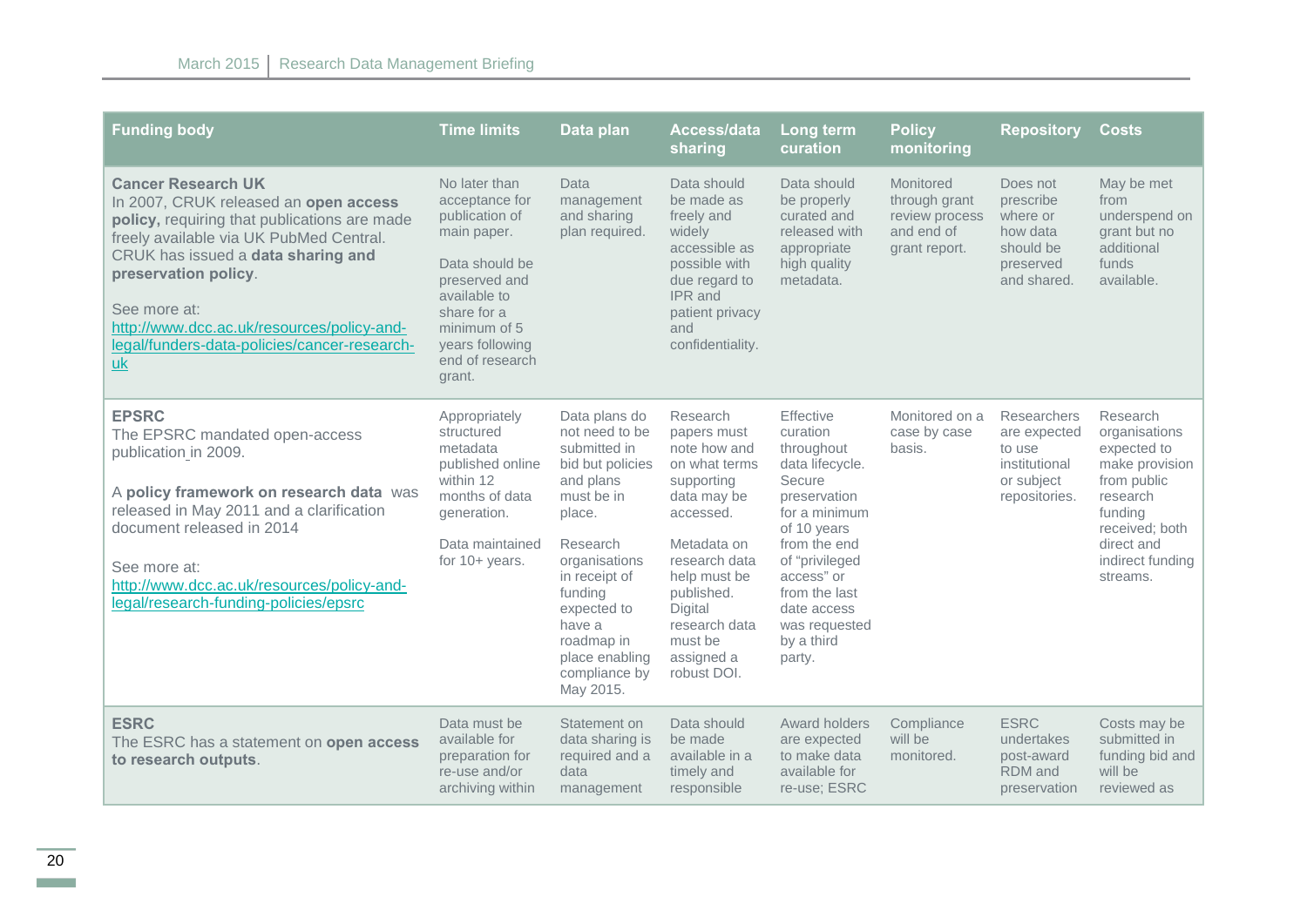| <b>Funding body</b>                                                                                                                                                                                                                                                                                                 | <b>Time limits</b>                                                                                                                                                                   | Data plan                                                          | Access/data<br>sharing                                                                  | Long term<br>curation                                                                                                                                                                                                                                                                     | <b>Policy</b><br>monitoring                                                       | <b>Repository</b>                                                                                                                | <b>Costs</b>                                                                                      |
|---------------------------------------------------------------------------------------------------------------------------------------------------------------------------------------------------------------------------------------------------------------------------------------------------------------------|--------------------------------------------------------------------------------------------------------------------------------------------------------------------------------------|--------------------------------------------------------------------|-----------------------------------------------------------------------------------------|-------------------------------------------------------------------------------------------------------------------------------------------------------------------------------------------------------------------------------------------------------------------------------------------|-----------------------------------------------------------------------------------|----------------------------------------------------------------------------------------------------------------------------------|---------------------------------------------------------------------------------------------------|
| A new research data policy was released in<br>September 2010.<br>See more at:<br>http://www.dcc.ac.uk/resources/policy-and-<br>legal/research-funding-policies/esrc                                                                                                                                                 | 3 months of the<br>end of the<br>award.                                                                                                                                              | and sharing<br>plan.                                               | manner.                                                                                 | data service<br>providers are<br>responsible for<br>long term<br>access.                                                                                                                                                                                                                  |                                                                                   | via its data<br>service<br>providers.<br>http://ukdata<br>service.ac.uk                                                          | part of the<br>whole decision.                                                                    |
| <b>MRC</b><br>The MRC position statement supports<br>open and unrestricted access to published<br>research.<br>It also has a policy on research data<br>sharing. This policy was revised in<br>September 2011.<br>See more at:<br>http://www.dcc.ac.uk/resources/policy-and-<br>legal/research-funding-policies/mrc | Data must be<br>available in a<br>timely and<br>responsible<br>manner.<br>Data must be<br>securely<br>maintained for a<br>minimum of 10<br>years after<br>completion of<br>research. | Data<br>management<br>plan required.                               | Data support<br>service is in<br>development<br>to facilitate<br>access and<br>sharing. | Data must be<br>properly<br>curated<br>throughout its<br>lifecycle and<br>released with<br>appropriate,<br>high quality<br>metadata.<br>Primary data<br>must be<br>retained in<br>original form<br>within the<br>establishment<br>that generated<br>them for a<br>minimum of 10<br>years. | No statement.                                                                     | The principal<br>investigator<br>and the HE<br>institution<br>are<br>responsible<br>for long term<br>access and<br>preservation. | No statement<br>that costs will<br>be met.                                                        |
| <b>NERC</b><br>NERC has a position statement on access<br>to published research.<br>A new data policy was released in January<br>2011 and guidelines for outline and full<br><b>DMPs</b> were issued in September 2012.                                                                                             | Data should be<br>offered for<br>deposit as soon<br>after the end of<br>data collection<br>as possible.<br>An embargo<br>period is                                                   | Single page<br>outline data<br>management<br>plan is<br>mandatory. | Published<br>research<br>papers state<br>how<br>supporting<br>data can be<br>accessed.  | A data centre<br>infrastructure<br>is in place;<br><b>NERC</b> will<br>identify data of<br>long term<br>value and this<br>informs<br>acceptance                                                                                                                                           | Award<br>payments may<br>be withheld if<br>policy<br>requirements<br>are not met. | NERC data<br>centres<br>support long-<br>term curation<br>of data.<br>http://www.n<br>erc.ac.uk/res<br>earch/sites/d<br>ata/     | Funding<br>applications<br>must identify<br>all resources<br>needed to<br>implement data<br>plan. |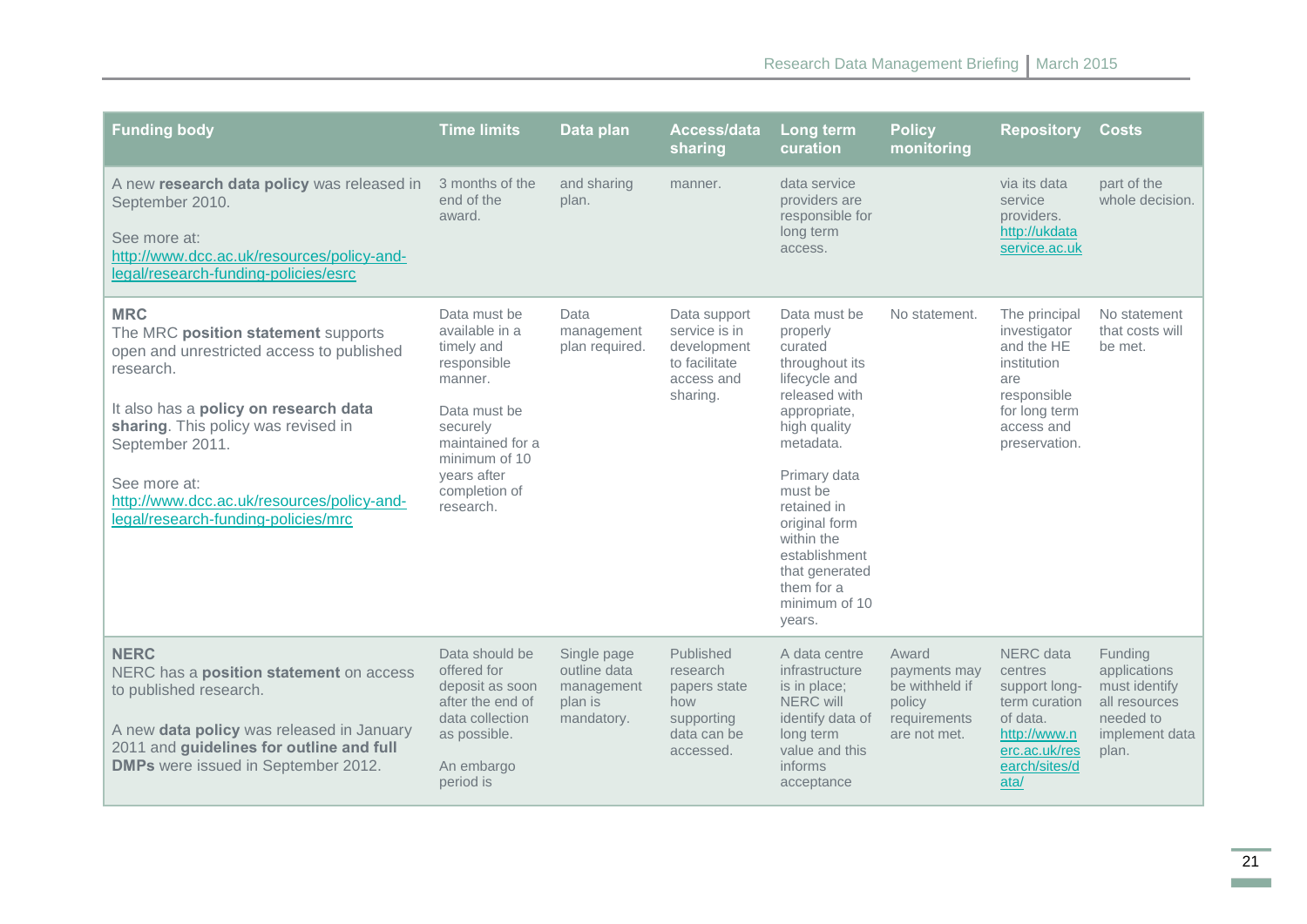| <b>Funding body</b>                                                                                                                                                                                                                                                                                                                                                                                                                                    | <b>Time limits</b>                                                                                                                                                                                                                                                                                                                                                                                                                                                                                                                | Data plan               | Access/data<br>sharing                                                                                                                                                                                                                                                                                    | Long term<br>curation                                                                                   | <b>Policy</b><br>monitoring                                       | <b>Repository</b>                                                                                                                         | <b>Costs</b>                 |
|--------------------------------------------------------------------------------------------------------------------------------------------------------------------------------------------------------------------------------------------------------------------------------------------------------------------------------------------------------------------------------------------------------------------------------------------------------|-----------------------------------------------------------------------------------------------------------------------------------------------------------------------------------------------------------------------------------------------------------------------------------------------------------------------------------------------------------------------------------------------------------------------------------------------------------------------------------------------------------------------------------|-------------------------|-----------------------------------------------------------------------------------------------------------------------------------------------------------------------------------------------------------------------------------------------------------------------------------------------------------|---------------------------------------------------------------------------------------------------------|-------------------------------------------------------------------|-------------------------------------------------------------------------------------------------------------------------------------------|------------------------------|
| See more at:<br>http://www.dcc.ac.uk/resources/policy-and-<br>legal/research-funding-policies/nerc                                                                                                                                                                                                                                                                                                                                                     | allowed:<br>normally a<br>maximum of 2<br>years.                                                                                                                                                                                                                                                                                                                                                                                                                                                                                  |                         |                                                                                                                                                                                                                                                                                                           | and disposal<br>decisions.                                                                              |                                                                   |                                                                                                                                           |                              |
| <b>STFC</b><br>A statement on access to published<br>research outputs is available within STFC's<br>Research Grants Handbook.<br>http://www.stfc.ac.uk/rgh/rghDisplay2.aspx?<br>$m = s&s = 64$<br>A scientific data policy was released by<br>STFC in September 2011.<br>https://www.stfc.ac.uk/Resources/pdf/STFC<br>Scientific_Data_Policy.pdf<br>See more at:<br>http://www.dcc.ac.uk/resources/policy-and-<br>legal/research-funding-policies/stfc | "Published" data<br>should be made<br>available within<br>6 months of the<br>relevant<br>publication.<br>Data resulting<br>from publicly<br>funded research<br>should be<br>available after a<br>limited period.<br>Original data<br>should be<br>retained for the<br>longest possible<br>period and at<br>least for 10 years<br>after the end of<br>the project.<br>For data that by<br>their nature<br>cannot be re-<br>measured e.g.<br>earth<br>observations,<br>effort should be<br>made to retain<br>them in<br>perpetuity. | Data plans<br>expected. | Data resulting<br>from publicly<br>funded<br>research<br>should be<br>publicly<br>available to<br>everyone after<br>a limited<br>period.<br>There may be<br>a requirement<br>for registration<br>to enable<br>tracking of<br>data use and<br>to provide<br>notification of<br>Ts and Cs as<br>applicable. | <b>STFC</b> expects<br>data to be<br>managed<br>through<br>institutional or<br>subject<br>repositories. | Compliance<br>monitoring<br>arrangements<br>are not<br>specified. | There are a<br>number of<br>data centres,<br>services and<br>portals in<br>place e.g.<br><b>UK Solar</b><br><b>System Data</b><br>Centre. | Public funds<br>may be used. |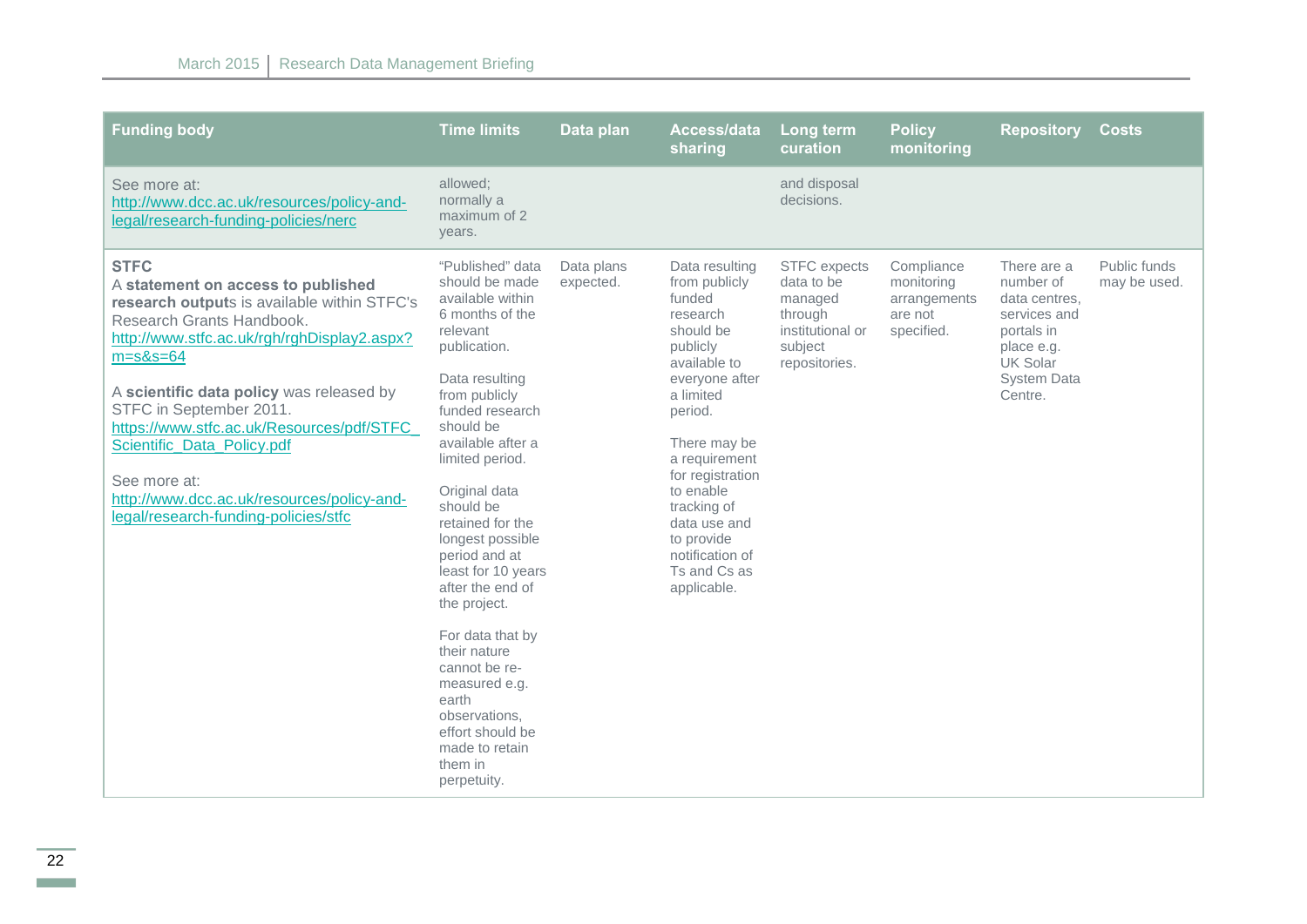| <b>Funding body</b>                                                                                                                                                                                                                                                                                                                                                                                                                                                                                                                           | <b>Time limits</b>                                                                                                                                                       | Data plan                                                                                                                                                                 | Access/data<br>sharing                                                   | Long term<br>curation                                                                                                       | <b>Policy</b><br>monitoring                                                                                              | <b>Repository</b>                                                                                                                                                                                      | <b>Costs</b>                               |
|-----------------------------------------------------------------------------------------------------------------------------------------------------------------------------------------------------------------------------------------------------------------------------------------------------------------------------------------------------------------------------------------------------------------------------------------------------------------------------------------------------------------------------------------------|--------------------------------------------------------------------------------------------------------------------------------------------------------------------------|---------------------------------------------------------------------------------------------------------------------------------------------------------------------------|--------------------------------------------------------------------------|-----------------------------------------------------------------------------------------------------------------------------|--------------------------------------------------------------------------------------------------------------------------|--------------------------------------------------------------------------------------------------------------------------------------------------------------------------------------------------------|--------------------------------------------|
| <b>Wellcome Trust</b><br>The Trust has a statement on open access<br>of research outputs.<br>http://www.wellcome.ac.uk/About-<br>us/Policy/Policy-and-position-<br>statements/WTD002766.htm<br>A data management and sharing policy<br>http://www.wellcome.ac.uk/About-<br>us/Policy/Policy-and-position-<br>statements/WTX035043.htm<br>and very thorough Q&A on how to comply<br>with its data policy is also provided.<br>See more at:<br>http://www.dcc.ac.uk/resources/policy-and-<br>legal/research-funding-policies/wellcome-<br>trust | Relevant data<br>should be<br>available on<br>publication of<br>research.<br>Research<br>institutions must<br>securely<br>maintain data for<br>a minimum of 10<br>years. | Data<br>management<br>and sharing<br>plan is<br>required if<br>datasets to be<br>generated are<br>likely to have<br>potential for<br>re-use and/or<br>long term<br>value. | <b>Researchers</b><br>are to<br>maximise the<br>availability of<br>data. | Minimum of 10<br>years.<br>Institutions are<br>expected to<br>have<br>guidelines for<br>storage and<br>disposal of<br>data. | Awardees<br>must report on<br>their approach<br>to:<br>disseminating<br>their research<br>in the end of<br>grant report. | The Trust<br>supports the<br>key<br>databases<br>such as<br>EMBL.<br>Where there<br>is no<br>provision,<br>the<br>institution in<br>which the<br>funded<br>researchers<br>are based is<br>responsible. | Cost may be<br>included in<br>funding bids |